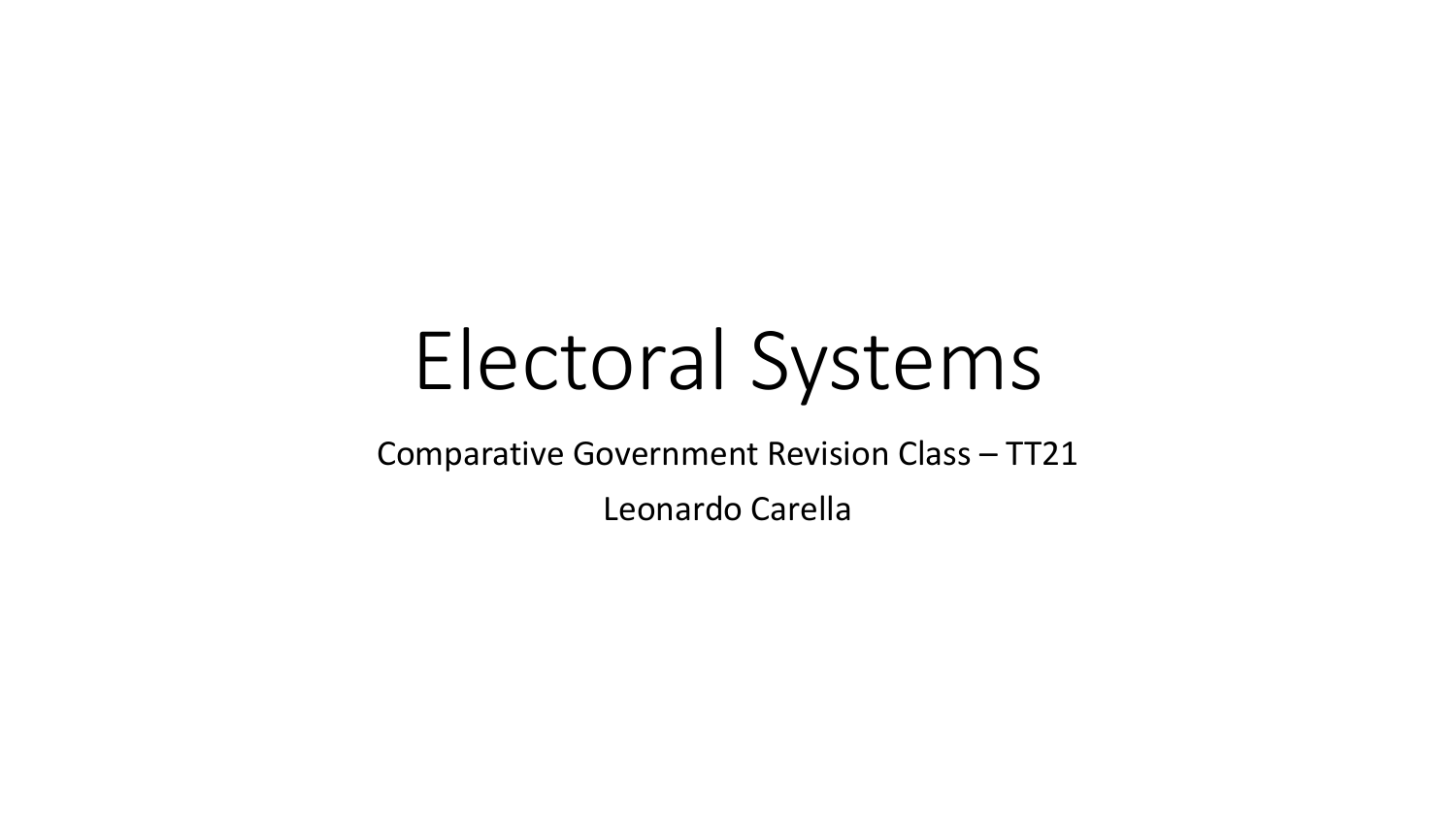# What we're doing today

- Broad outline of the major subtopics.
- Review of key readings.
- Thinking about the exam essay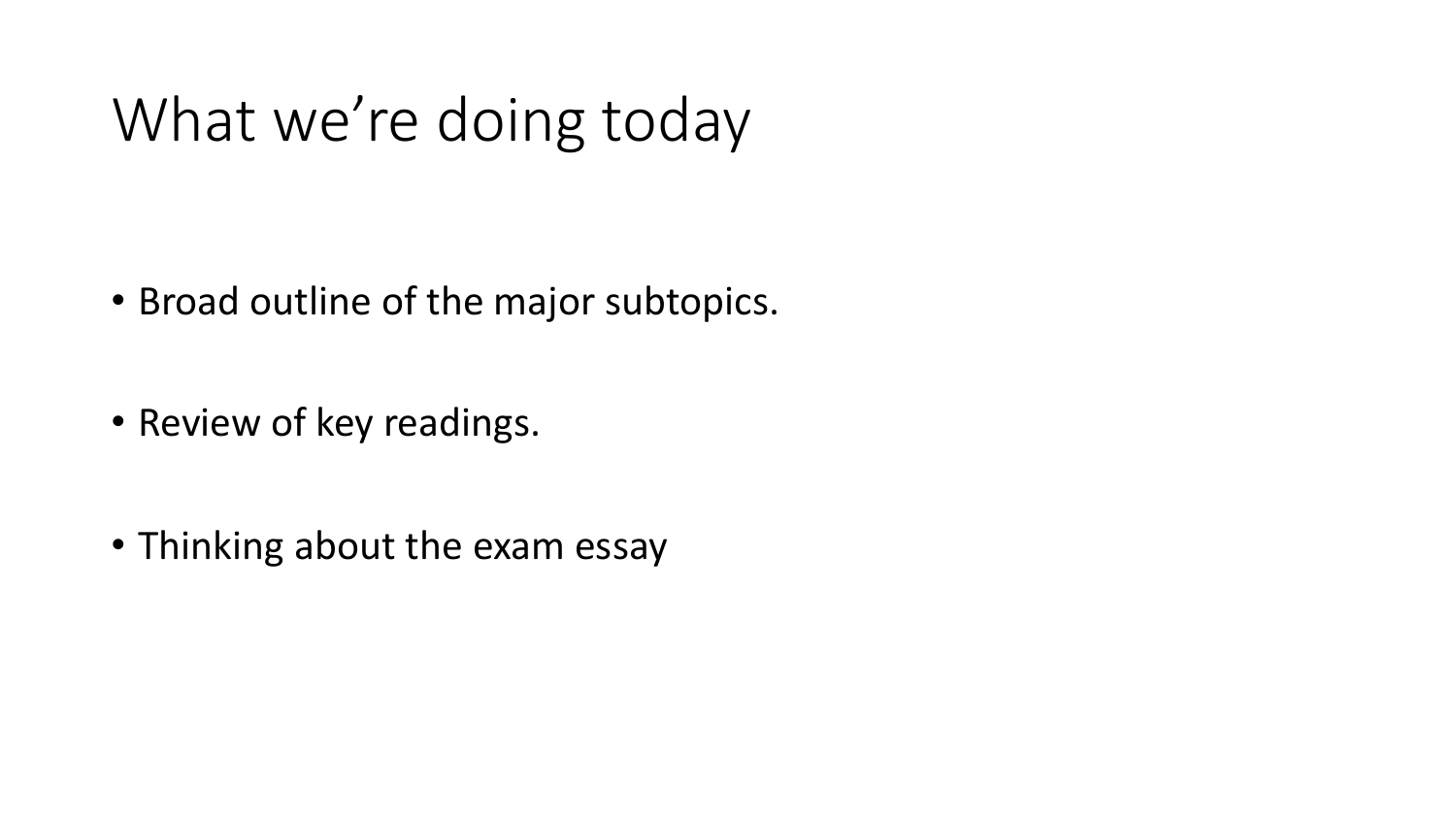# Sub-topic 1: Classifying ES

- Is the distinction between proportional representation and majoritarian systems the best classification of electoral systems? (2020)
- "The most politically relevant component of an electoral system is district magnitude." Discuss. (2014)
- "Has the classification of electoral systems in 'majority' and 'proportional' been made obsolete by the recent emergence and diffusion of 'mixed' electoral systems?" (syllabus)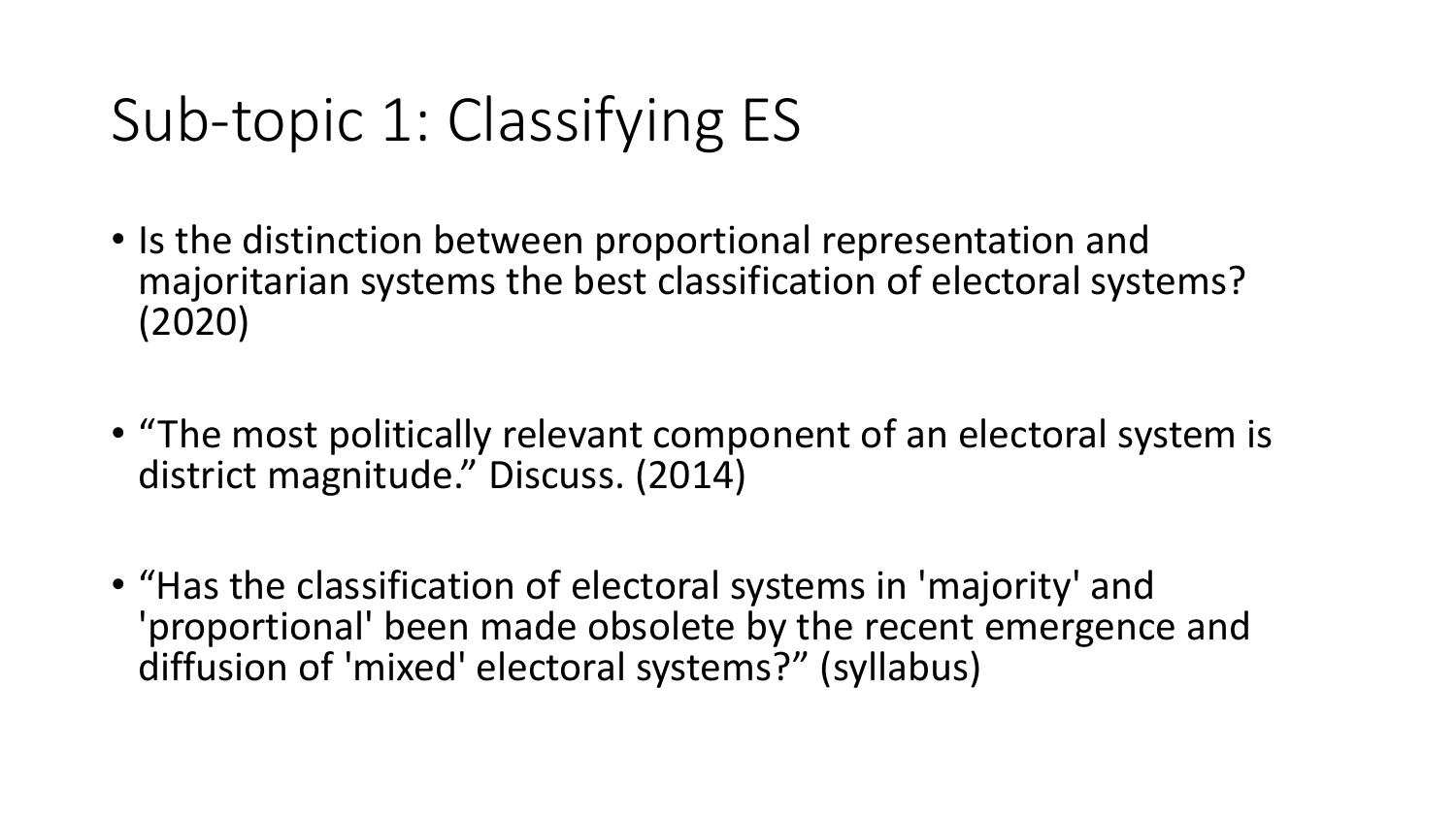## Sub-topic 2: ES origin and change

- 'To understand why proportional representation systems redistribute more income, one needs to look at the origins of proportional representation.' Discuss. (2017)
- Are electoral systems endogenous to party competition? (2018)
- What are the determinants of electoral reform? (syllabus)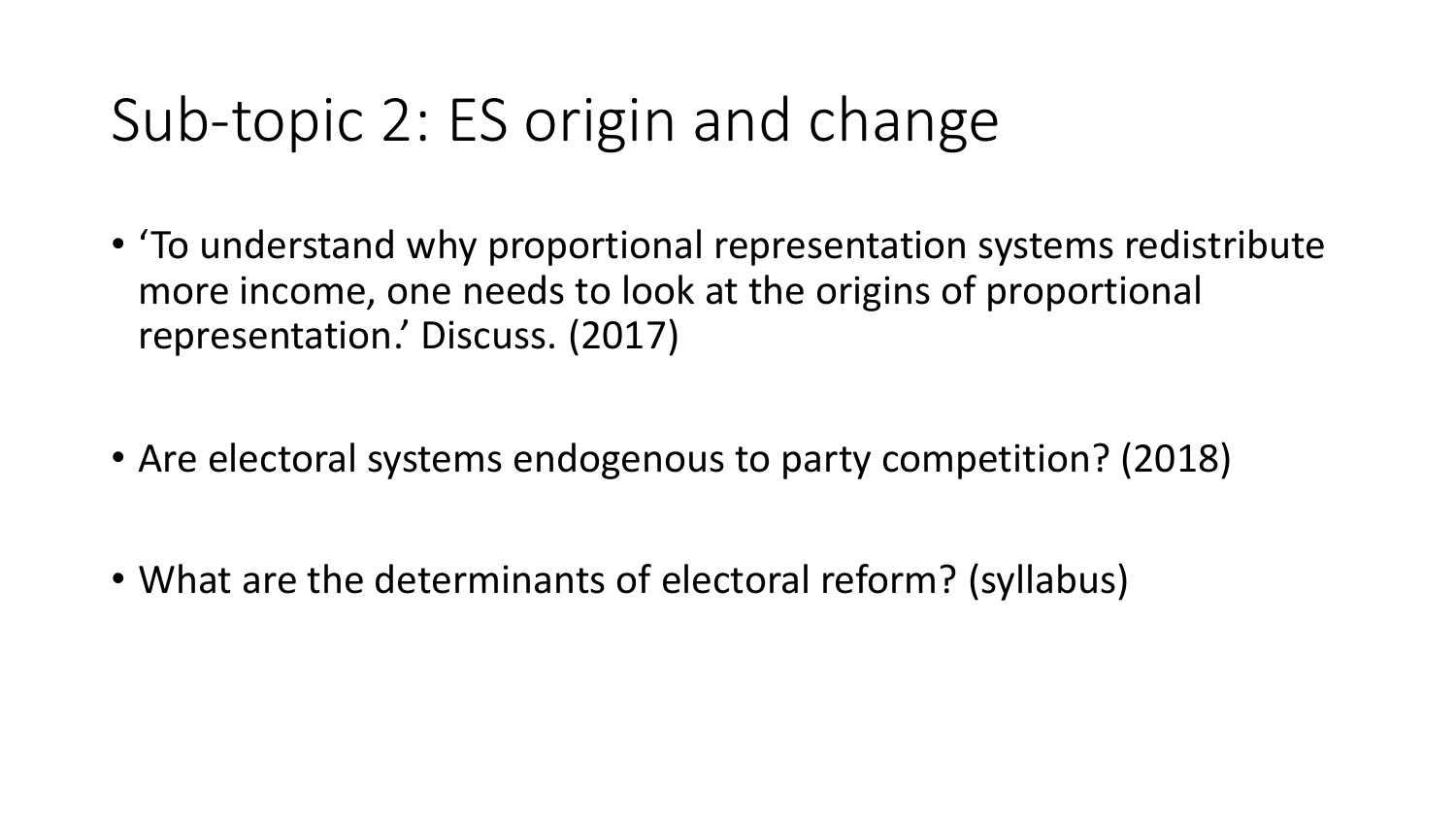# Sub-topic 3: Effects of ES

- Do electoral systems have a direct effect on anything other than the number of parties? (2016)
- Does Duverger's Law adequately capture the effects of electoral systems on party systems? (2019)
- "Ever since Duverger's seminal work, it has been said that electoral systems<br>influence party systems. But electoral systems are designed by parties, so they don't have any real causal force". Discuss. (2013)
- What impact does the electoral system have on the shape and operation of the party system? (syllabus)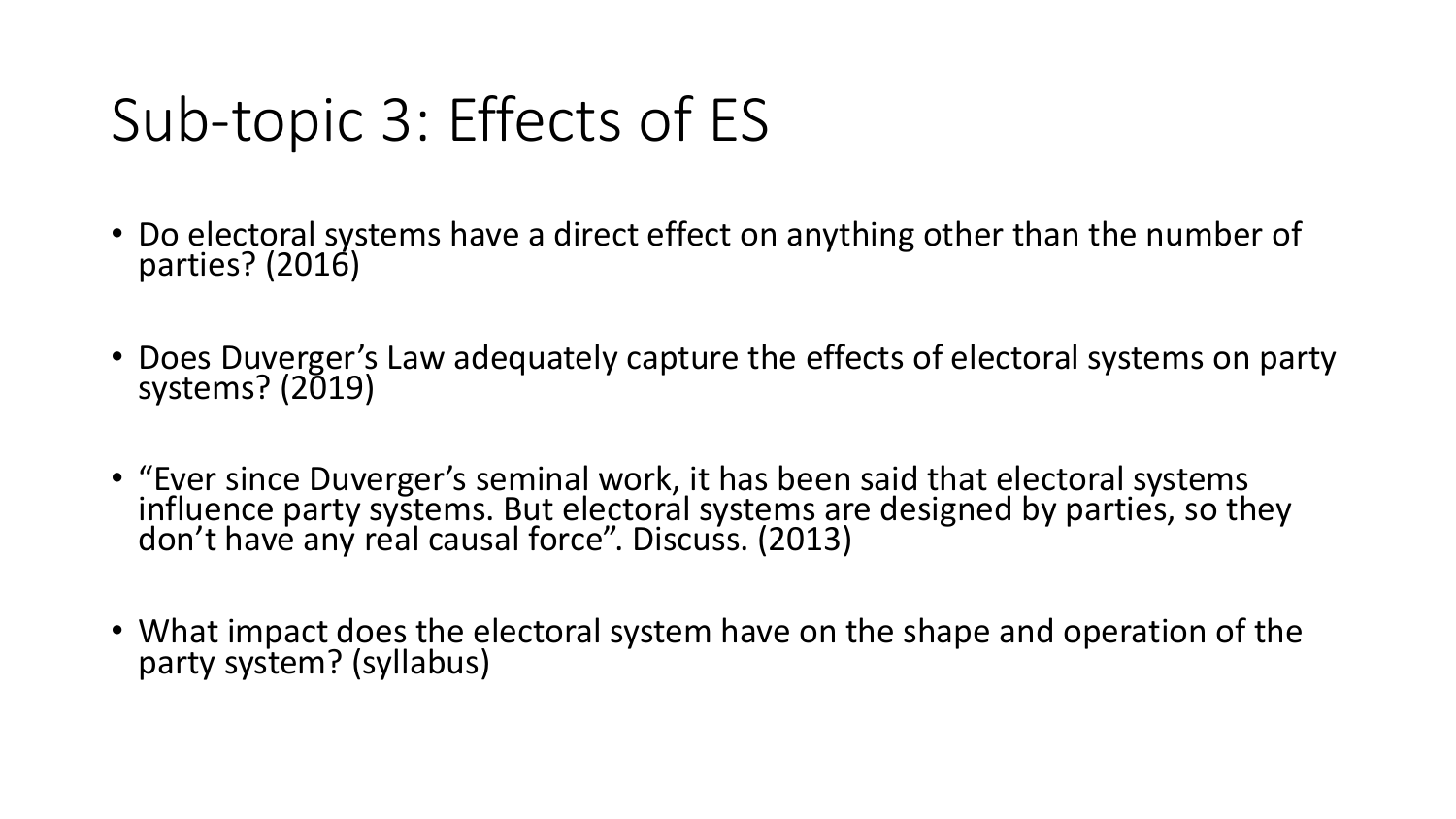### Curveballs

- Normative slant on the question:
	- Do mixed-member systems combine the best of the majoritarian and proportional visions of representative democracy? (2017 old regs.)
- Specific aspects of ES:
	- How can electoral systems provide incentives to politicians to cultivate a personal vote and what consequences can these incentives have for the quality of democratic representation? (2015)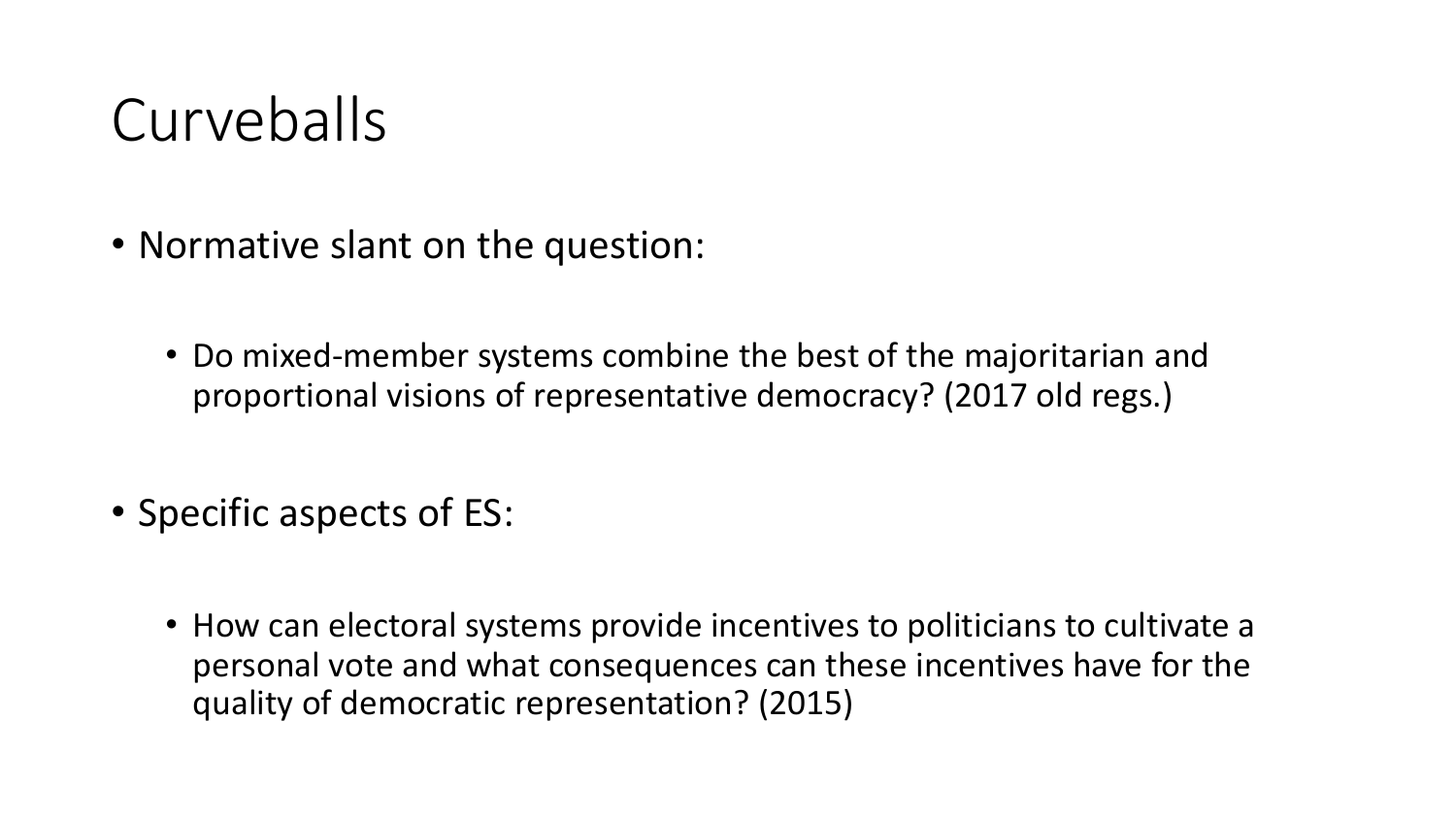Different dimensions of variation:

- Seat Allocation Formula *how* votes translate into seats.
- Electoral tiers/districting: *where* seats are assigned
- District magnitude (M): *how many seats* are assigned in a district.
- Ballot structure: *how many preferences* voters can express, whether they can vote for *parties, candidates, or both*.
- Other legal requirements (thresholds, quora, reserved seats).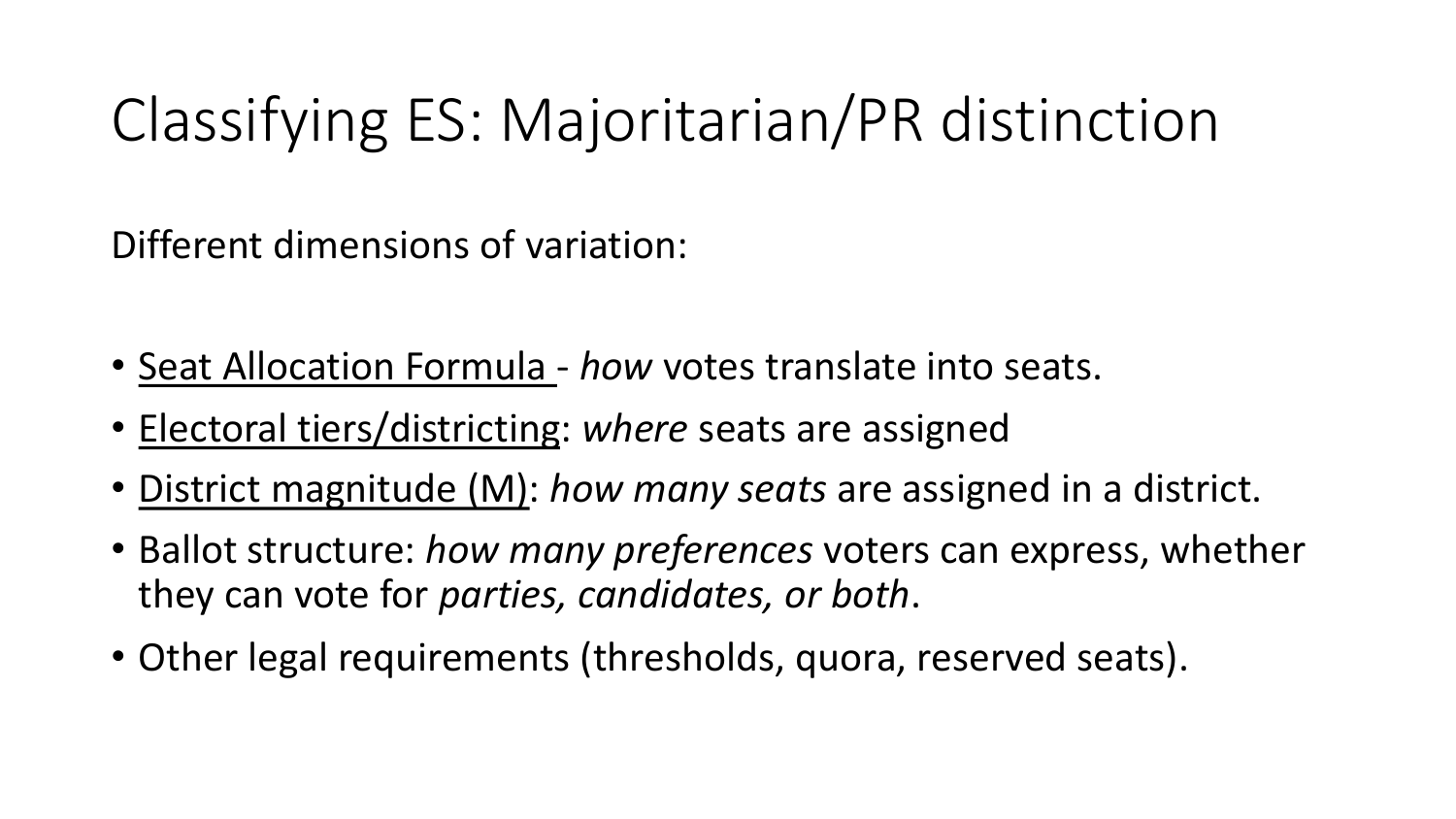- Analytical distinction traditionally between majoritarian (plurality, majority) formulae & proportional ones (quota, divisor, PR-STV).
- This also maps onto a distinction between  $M = 1$  and  $M > 1$  (note: district magnitude also distinguishes *between* PR varieties).
	- "an electoral system is majoritarian if the voting occurs in constituencies (usually single-member ones) in which the winner takes all: the so-called first-<br>past-the-post system. Conversely, any electoral system in which the voting occurs in two-or-more member constituencies and produces two-or-more winners elected on a 'highest votes' basis, is a proportional system" (Sartori, 1994)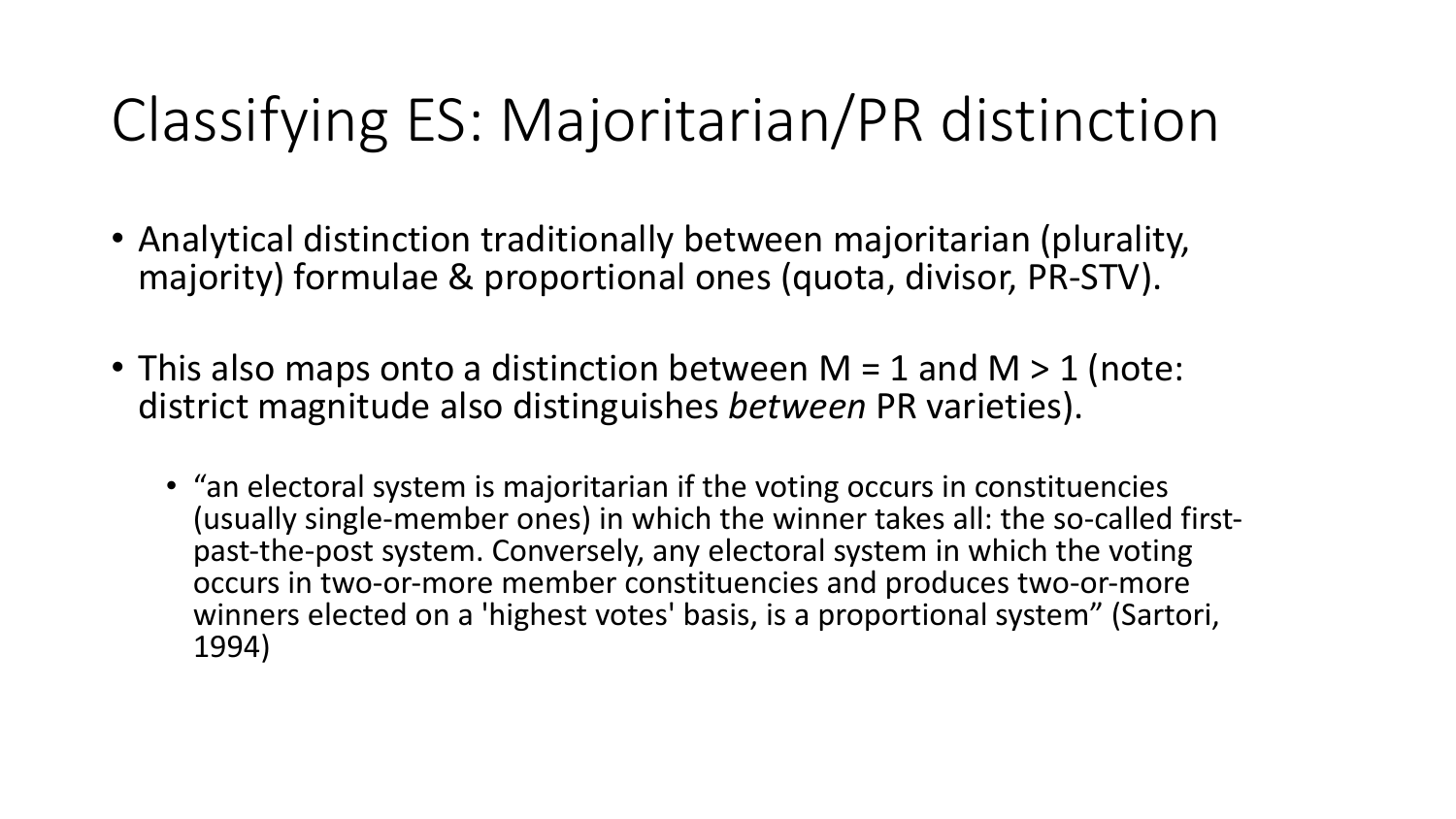- Cases that do not fit neatly in the distinction (MMP, parallel mixed systems, TRS, limited voting) treated as either subtypes of one or the other or hybrids: 'semi-proportional' (Lijphart, 1999), 'combined systems' (Norris, 2004).
- Similar approach also in Rae (1967), Lakeman (1974), Bingham (2000).
- Something of a 'straw man'. All these authors obviously recognise variation within ES families and along dimensions other than formula/district magnitude.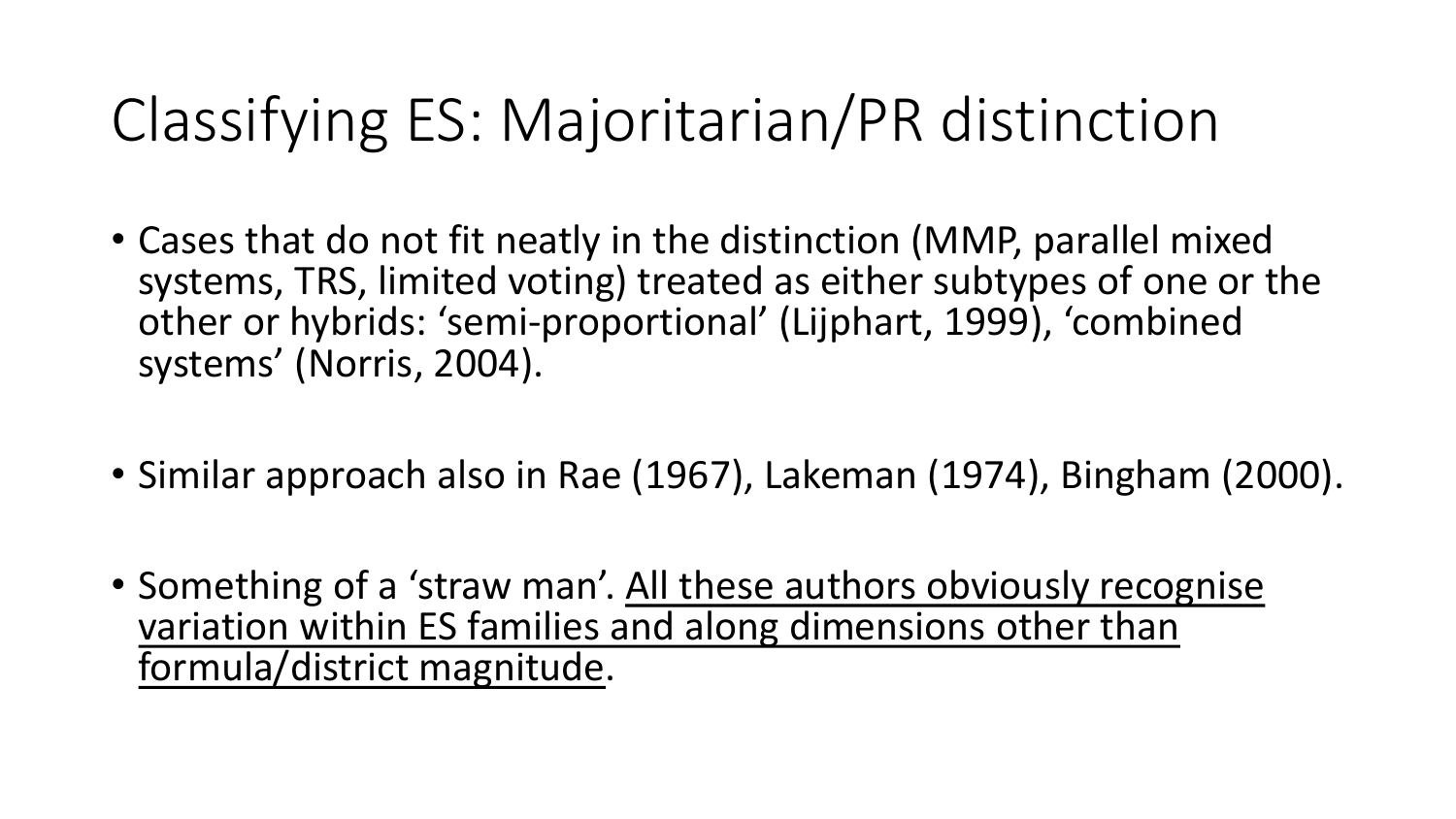- But still there's an *a posteriori* claim that maj./PR divide is (1) the key explanatory variable for disproportionality (= largest parties bias), and (2) disproportionality correlates with broader patterns of institutional variation.
- "(expected) proportionality of electoral outcomes as the key discriminant among type of electoral systems" (Grofman, 2005)
- Majoritarian and PR ES map onto discrete 'visions' of democracy, and of how elections allow voters to control governments (the 'electoral linkage').
- Lijphart, 1999; Bingham, 2000.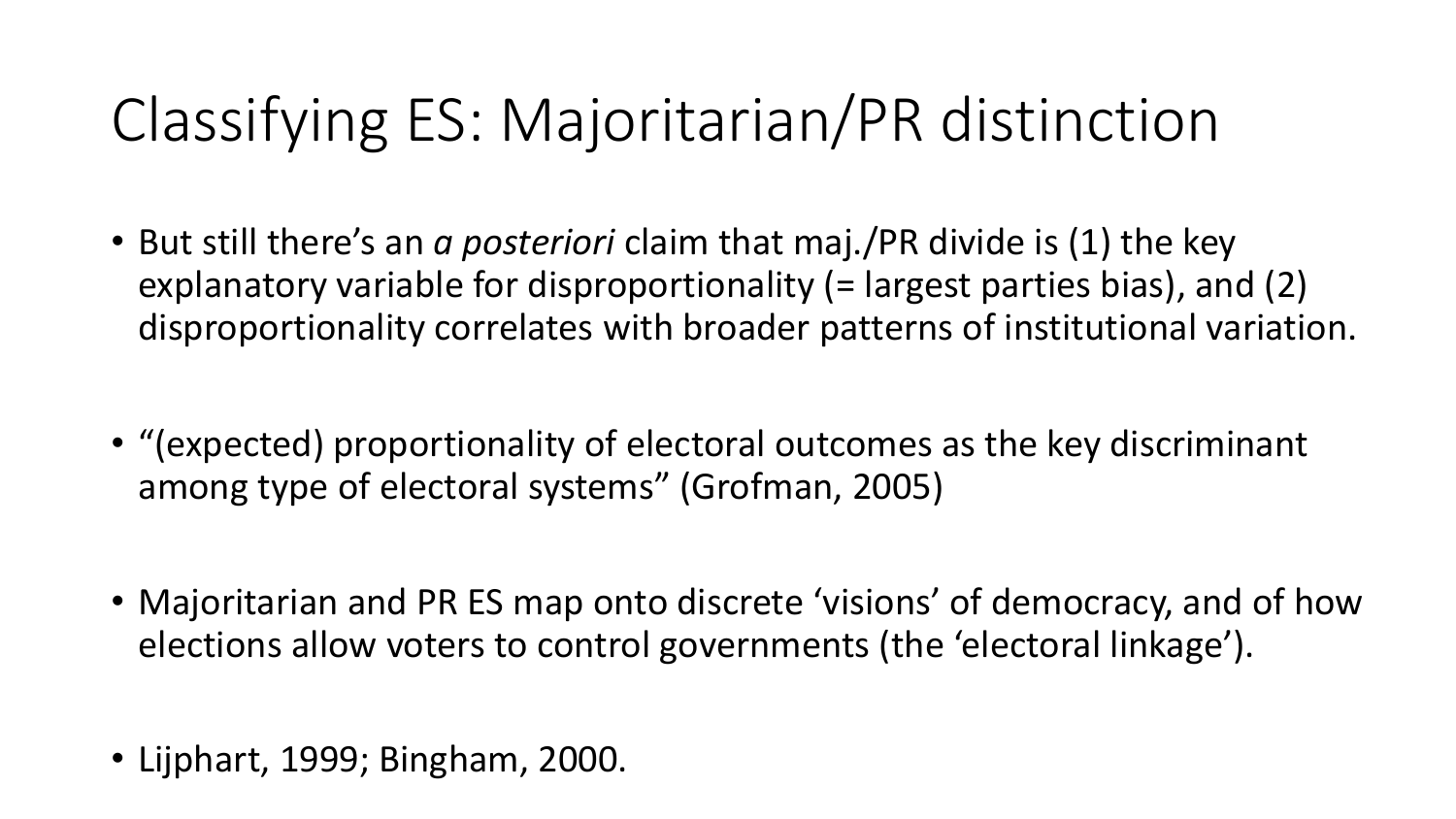### Majoritarian Vision

- Majoritarianism: 'manufactured' (Rae, 1967) majorities create unified control of government. This allows voters to exercise control:
- (1) retrospectively, via accountability (unified control -> clarity of responsibility)
- (2) prospectively, via the policy mandate (identifiable future government)
- Opinion of the 'median voter' only represented under unrealistic Duvergerian conditions - > encourages strategic voting.
- Encourages electoral decisiveness, concentration of power, executive dominance.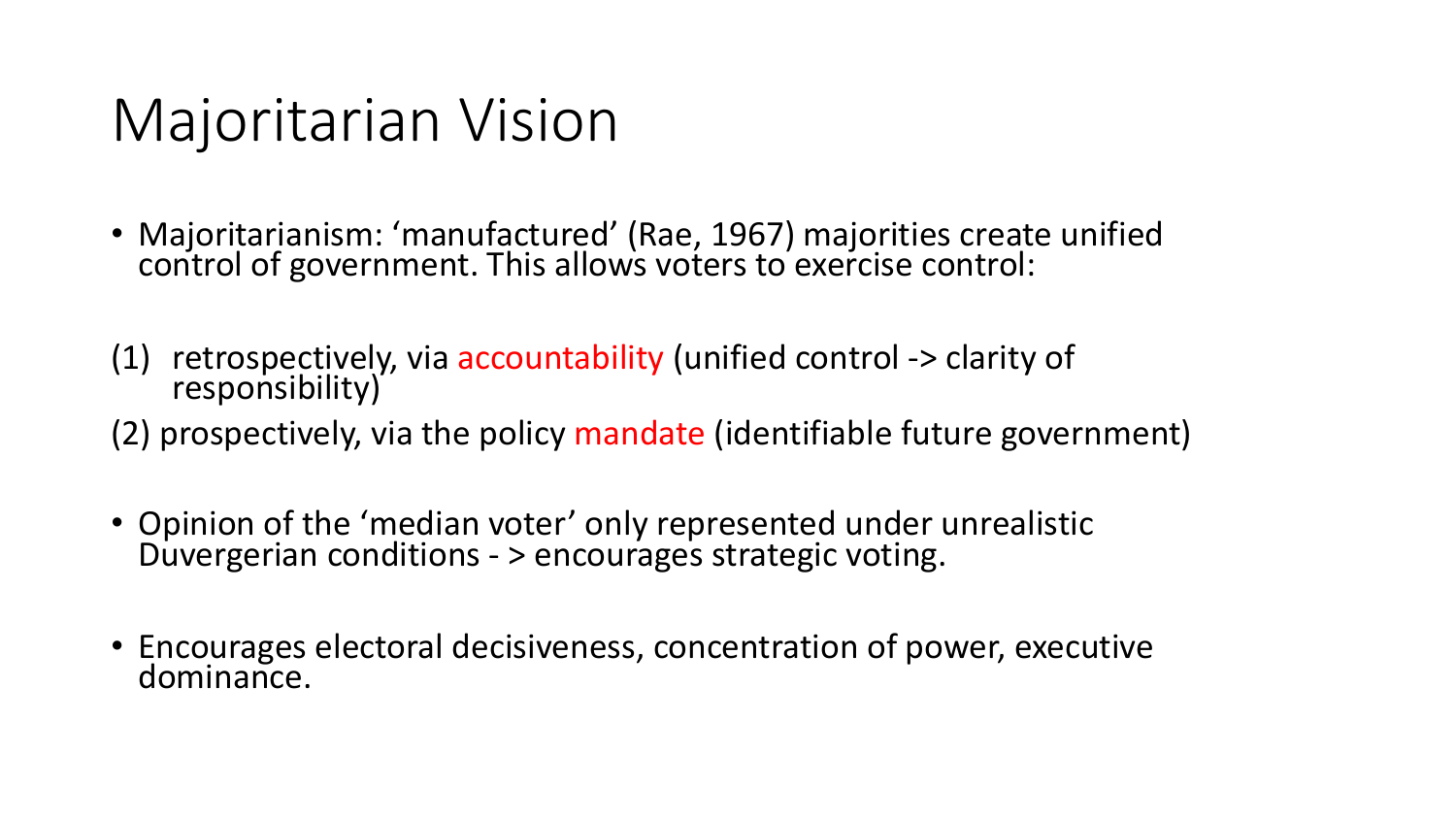### Proportional Vision

- PR: elections constitute the first stage of the representation process, wherein voters *authorise* delegates to represent them.
- Electoral linkage = 'authorized representation' or trusteeship.
- Direct voter control over government composition is traded off for accurate legislative representation. Government composition and policy are determined via bargaining between representatives at later stages.
- Empowers *actual* majorities and allow wider input on policy-making. Encourages dispersion of power, parliamentary control, social inclusion.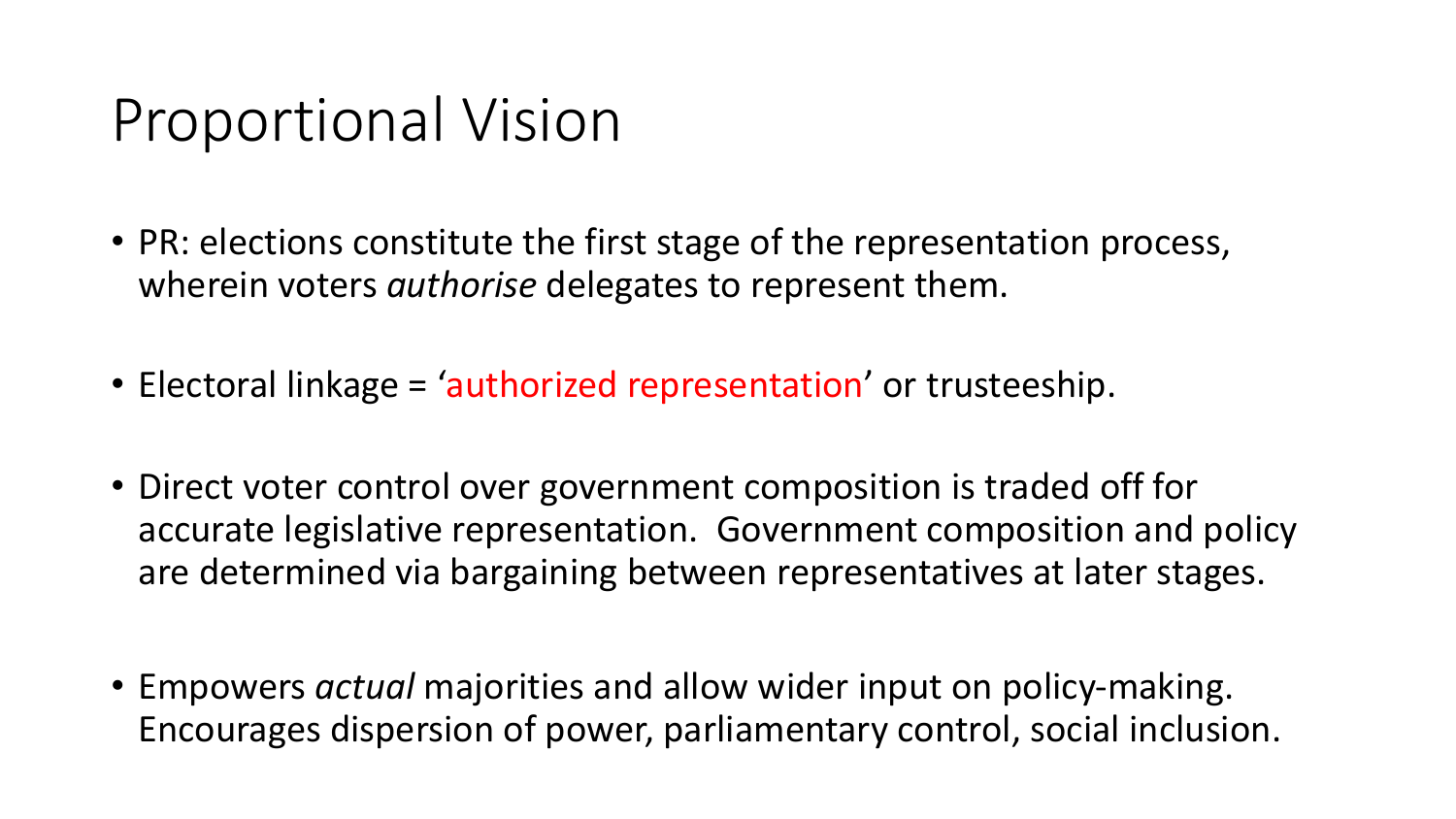#### Linking to other CG topics: Thomson et al. (2017)

FIGURE 1 The Fulfillment of Election Pledges by Country and Government Type



Note: UK = United Kingdom; SE = Sweden; PT = Portugal; ES = Spain; CA = Canada; DE = Germany;  $US =$  United States; NL = The Netherlands; IE = Ireland; BU = Bulgaria; AT = Austria; IT = Italy; G = parties that held executive office after the elections;  $O =$  parties that did not. The study of Italy does not include pledges made by opposition parties. Sin maj = single-party majority governments; Sin min = single-party minority governments; Co maj = majority coalitions; Co min = minority coalitions. Numbers above bars refer to the total numbers of pledges tested for fulfillment.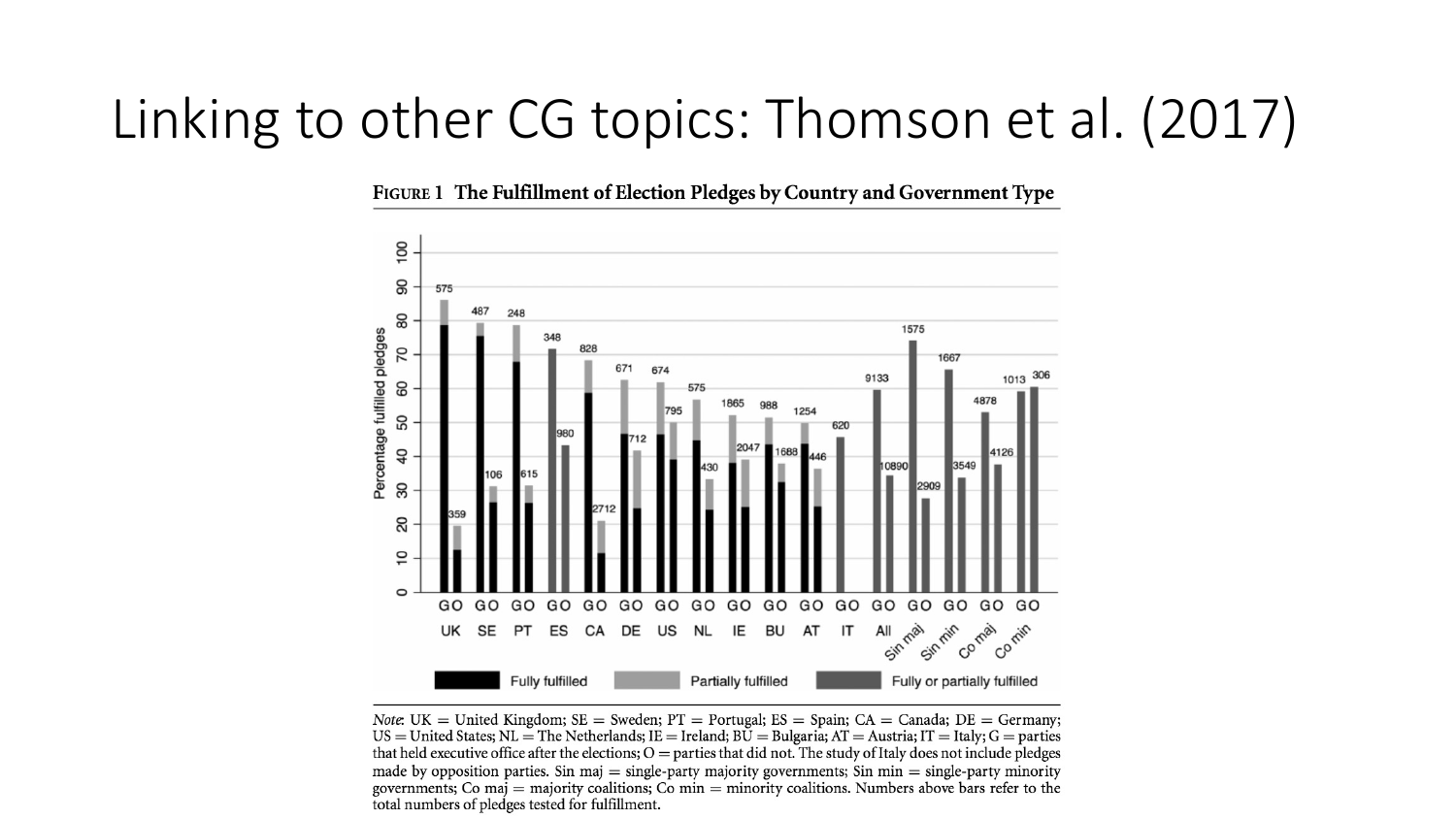### Against the Majoritarian/PR distinction

- Conceptually ambiguous, if not wholly unsound. Hard to map the 'visions' onto ES formal features.
- Electoral formula alone does not allow to draw a distinction:
	- E.g. SNTV and D'Hondt are 'equivalent' (Cox, 1991), net of M and list pooling.
	- "The electoral formula properly defined has little theoretically to do with the number of parties or even the degree of disproportionality between vote and seat shares" (Cox, 1991)
- But *technically* neither does district magnitude: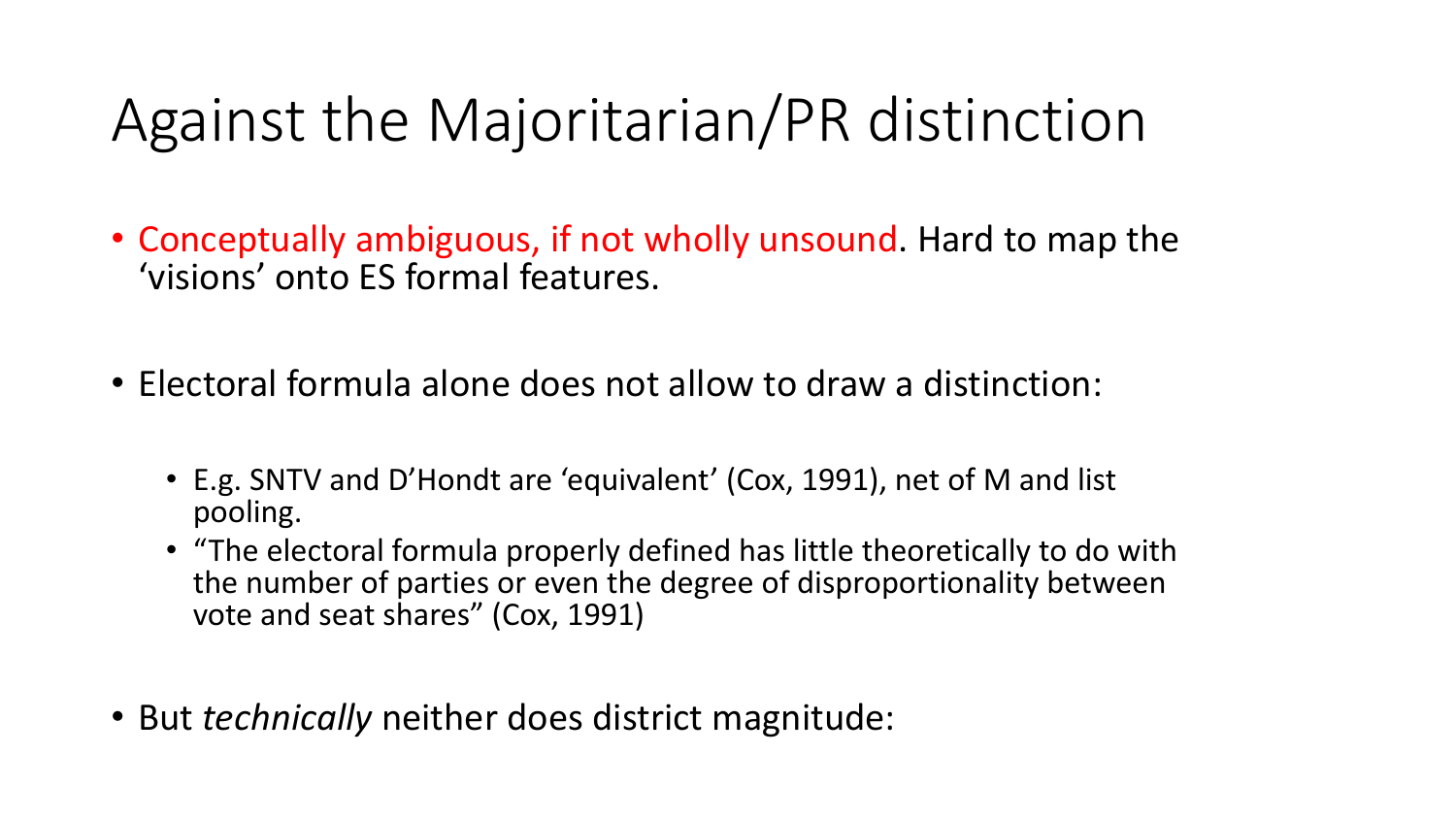| <b>General Election 1880: Birmingham (3 seats)</b> |              |                           |              |       |       |
|----------------------------------------------------|--------------|---------------------------|--------------|-------|-------|
| <b>Party</b>                                       |              | <b>Candidate</b>          | <b>Votes</b> | $\%$  | $±\%$ |
|                                                    | Liberal      | <b>Philip Henry Muntz</b> | 22,969       | 24.27 | N/A   |
|                                                    | Liberal      | <b>John Bright</b>        | 22,079       | 23.33 | N/A   |
|                                                    | Liberal      | <b>Joseph Chamberlain</b> | 19,544       | 20.65 | N/A   |
|                                                    | Conservative | F.G. Burnaby              | 15,735       | 16.63 | N/A   |
|                                                    | Conservative | Hon. A.C.G. Calthorpe     | 14,308       | 15.12 | N/A   |
| <b>Turnout</b>                                     |              |                           | 63,398       | 74.64 | N/A   |
|                                                    |              |                           | reg.         |       |       |

• General ticket, MNTV (bloc voting), have M > 1 but obvious majoritarian effects.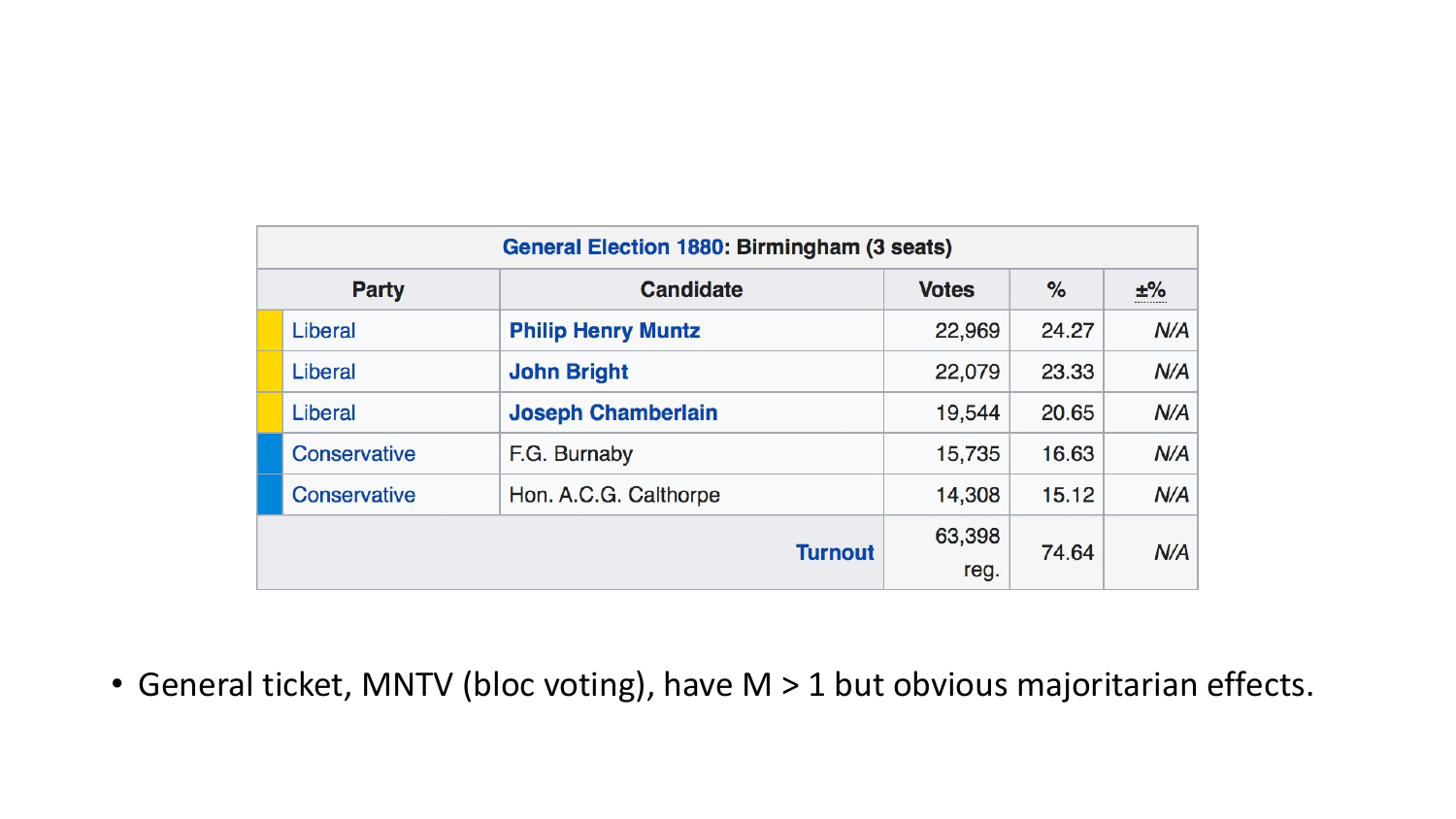## Against the Majoritarian/PR distinction

- Theoretically insufficient. Focus on party vote/seat disproportionality overlooks other dimensions of ES variation:
	- Do only 'first' preferences count? TRS/AV as 'majority' category distinct from 'plurality' -> allows for multiparty-ism, sincere voting.

"[The TRS] never is majoritarian-like in the sense that it does not have the coercive impact on the voter- that characterizes the first-past-the-post system. Actually, in the first round voters perform as with proportional representation: they freely express their first preference for all the options. Conversely, the double ballot is never adequately proportional." (Sartori, 1994)

• Are candidates or parties central to voters' choice? (Carey and Shugart, 1995; Grofman, 2005; André et al., 2016). Similar effects of SMD plurality with party endorsement and closed-list PR.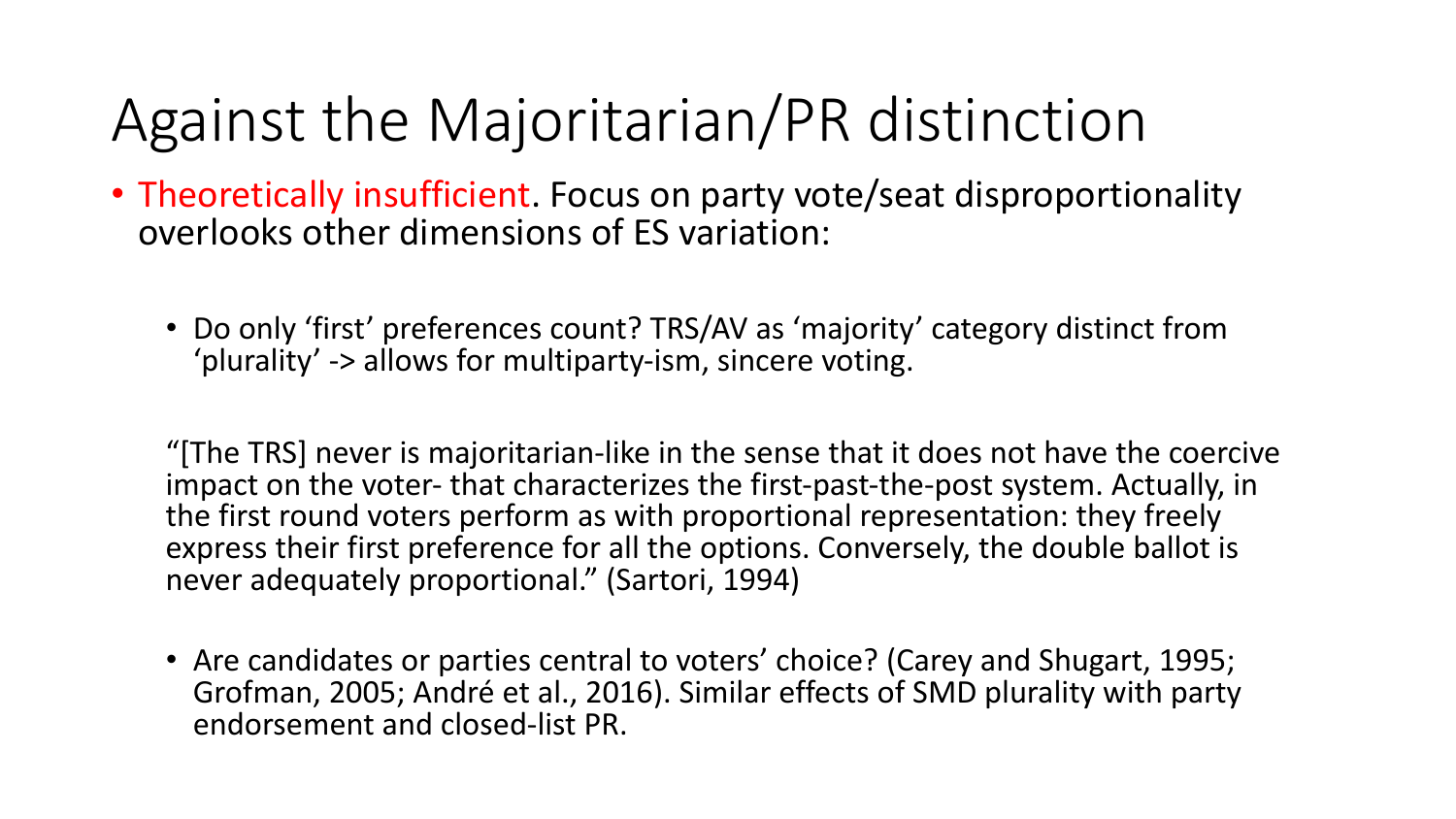### Against the Majoritarian/PR distinction

- Empirically insufficient -> diffusion of mixed systems since the 1990s.
- MS defined as 'multiple-tier systems where seats are allocated nominally (usually in SMD) in at least one tier and via proportional party lists in at least one'. (Shugart and Wattenberg, 2001)
- Combine 'PR' and 'majoritarian' components, with effects approximating one or the other depending on the linkage between tiers (compensatory -> MMP, parallel -> MMM).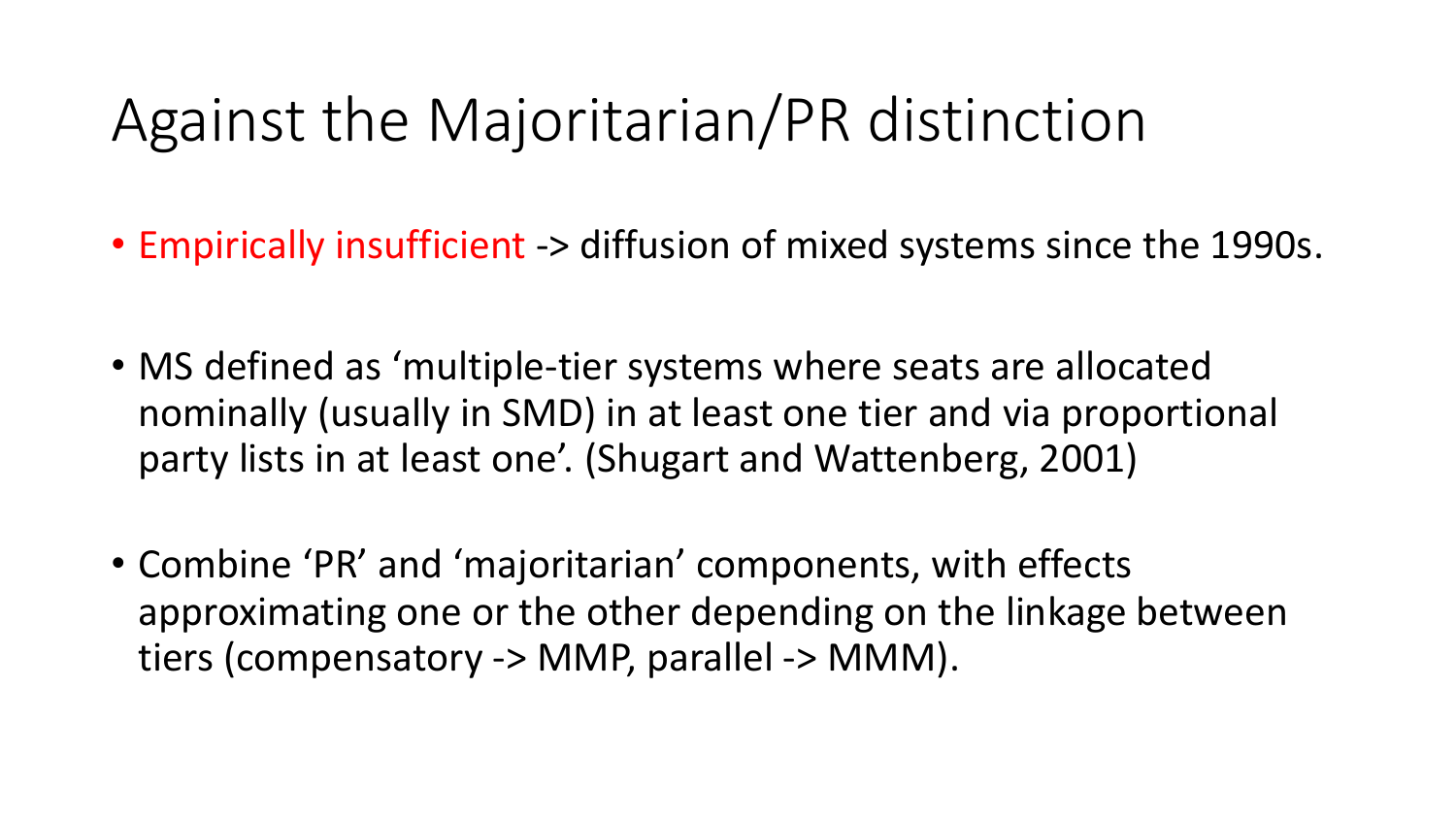# Mixed Systems: A distinct family?

- Not just seat linkage. Other dimensions of variation:
	- Share of SMD seats
		- (Bulgaria 2009 technically MMM but with only 12% SMD vs Scotland technically MMP but with 60% SMD)
	- Electoral formula in SMD (plurality/TRS) (Lithuania)
	- Threshold/district magnitude in PR tier.
	- Double/single ballot (Italy 1993-2005)
- Claim: Combination of factors specific to either tier or to their relationship creates unique coordination incentives. In turn, degree of coordination affects party system fragmentation (Cox, 1997).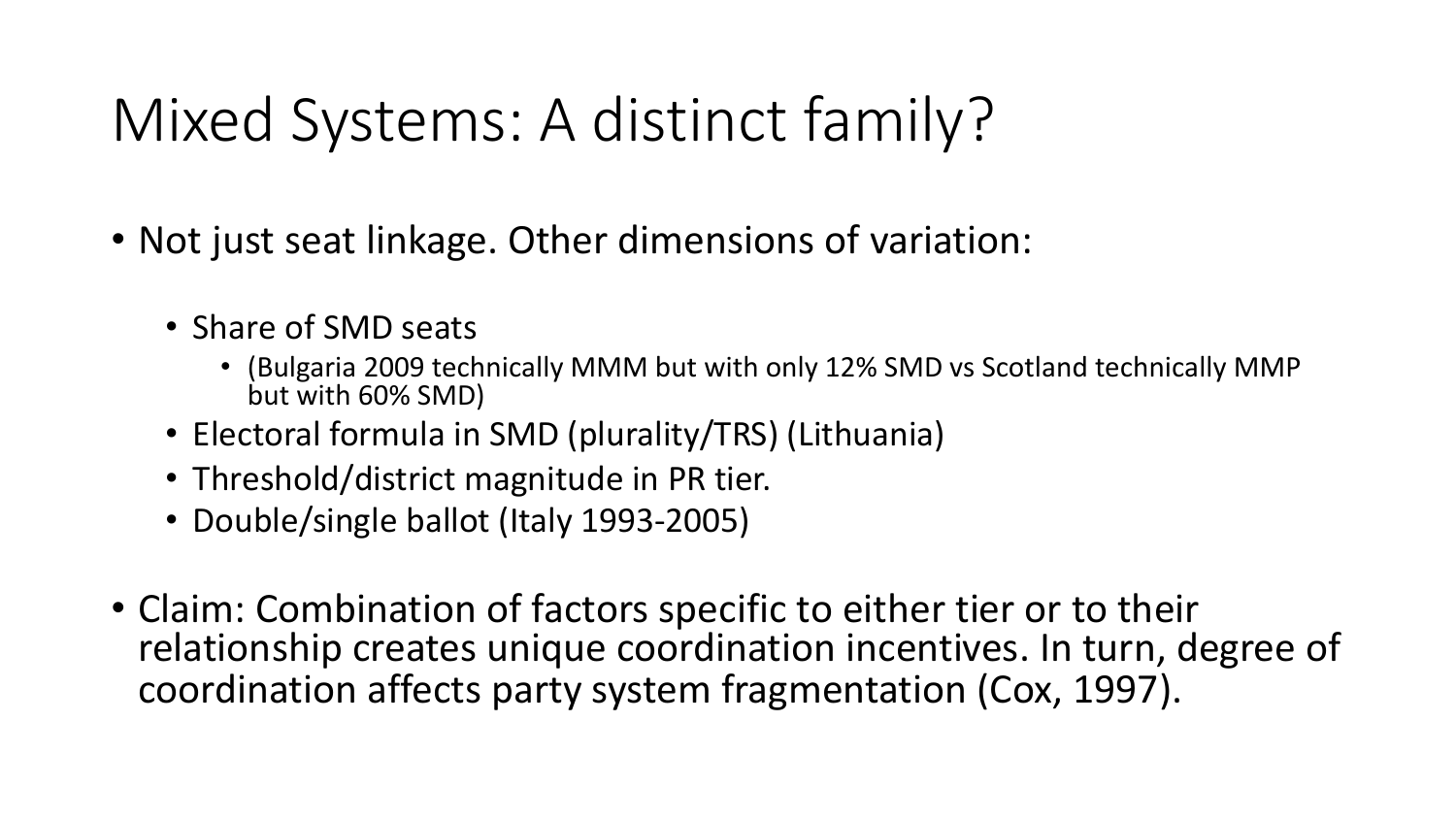### Mixed System: A distinct family?

- contamination effect: standing in an SMD district increases PR vote within district. In MS, this reduces incentives for coordination typical of plurality systems (Ferrara and Herron, 2005)
- Extent of 'contamination' effect increases the more PR-like the system: if SMD tier is TRS or smaller, if PR tier is compensatory (= system is MMP) and with lower legal/effective thresholds.
- Conclusion: SMD election in MS are different from 'pure' SMD elections.
- BUT the lower level of coordination observed in MS SMD tiers might be largely due to weakly institutionalised democracies with MS (Moser and Schneider, 2004; Riera, 2013).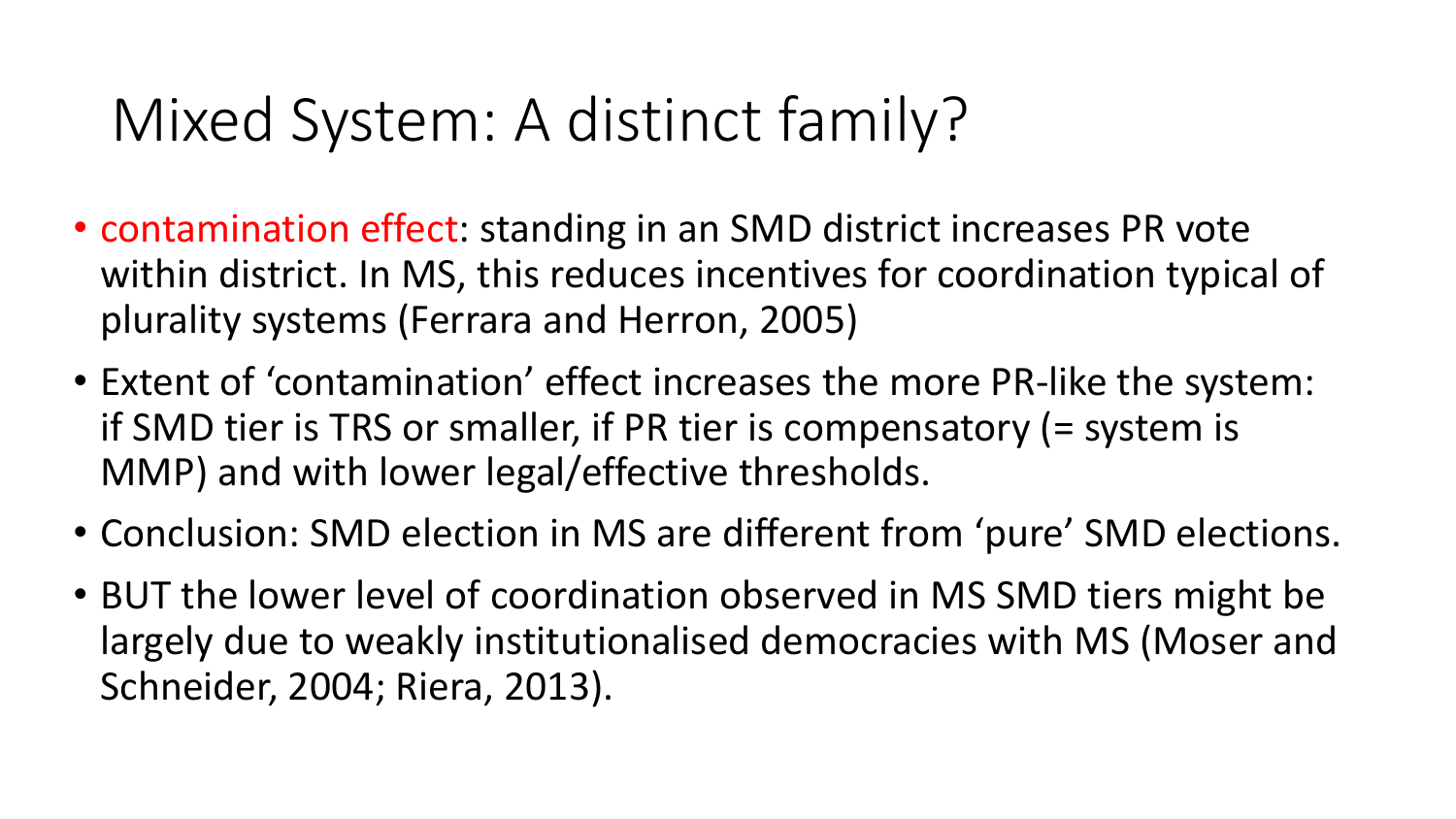## ES Change

- Two apparent paradoxes of ES change.
- Major changes (occur rarely, but shouldn't at all): why do winners undermine the system that empowered them in the first place?
- Minor changes (occur more often, but not as often as you'd expect): why don't winner tweak the ES to increase their advantage?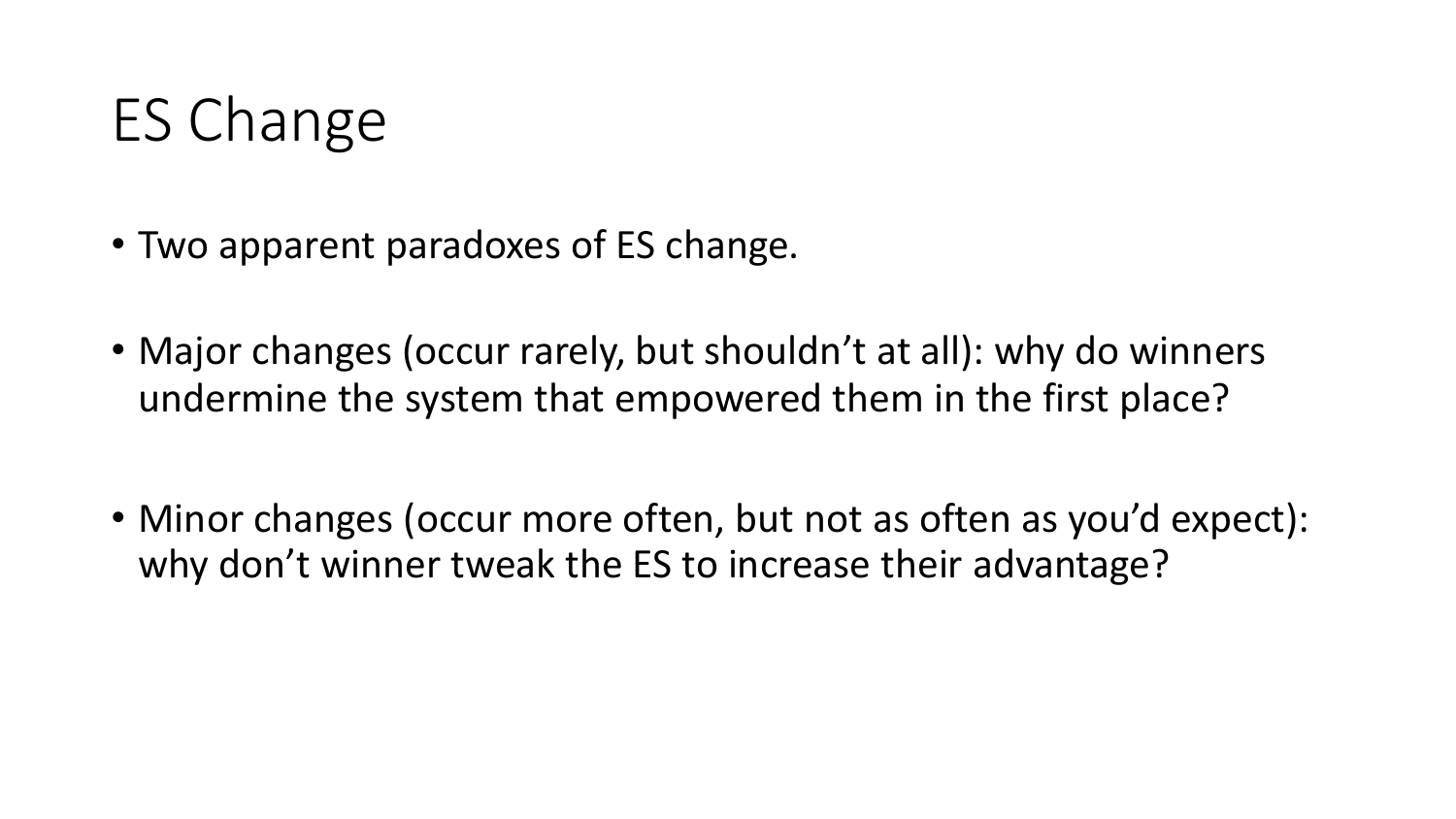### ES Change: Power-Maximisation Approach

- Two approaches:
- (1) power-maximization approach (Benoit, 2004)
	- "Electoral systems result from the collective choice of political parties linking institutional alternatives to electoral self-interest in the form of maximizing seat shares … A change in electoral institutions will occur when a political party or coalition of political parties supports an alternative which will bring it more seats than the status quo electoral system, and also has the power to effect through fiat that institutional alternative."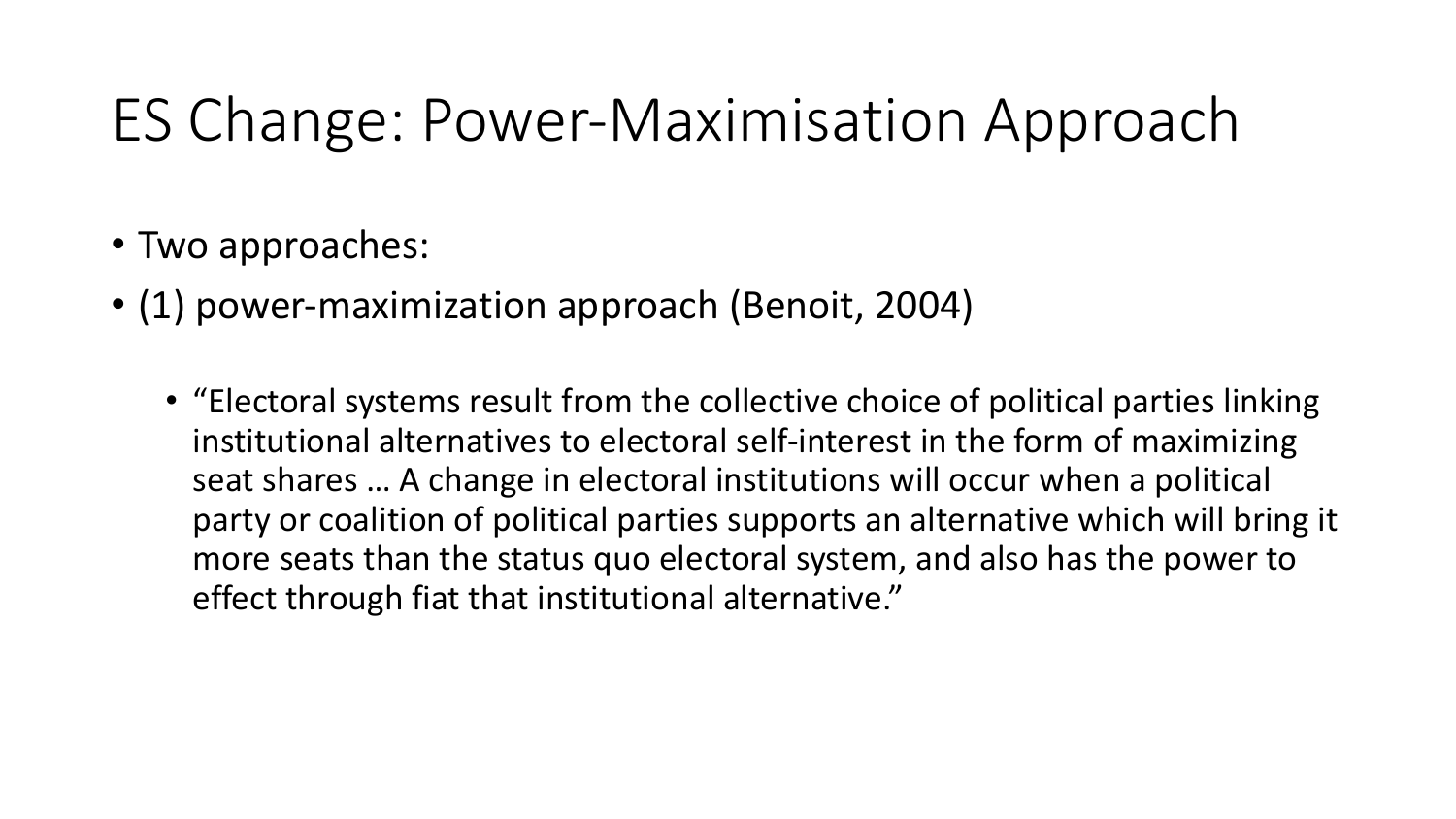### ES Change: Power-Maximisation Approach

- Exogenous causes of ES change: changes in expected vote share (V<sup>\*</sup>) by party with fiat power, party system churn, change in the coalition sets, change of viable ES options, changes in (legal/political) 'permissibility' of reform.
- Explains Hungary (2011) -> Fidesz consolidates dominant position in view of increase in V\*, i.e. prospect of a constitutional supermajority
- Explains France (1986) -> Socialists exercise damage control.
- Fails to explain Italy (1993) -> maintaining PR would allow 'First Republic' parties to weather rapid changes to party system.
- Fails to explain New Zealand (1996) -> FPTP entrenches top two parties.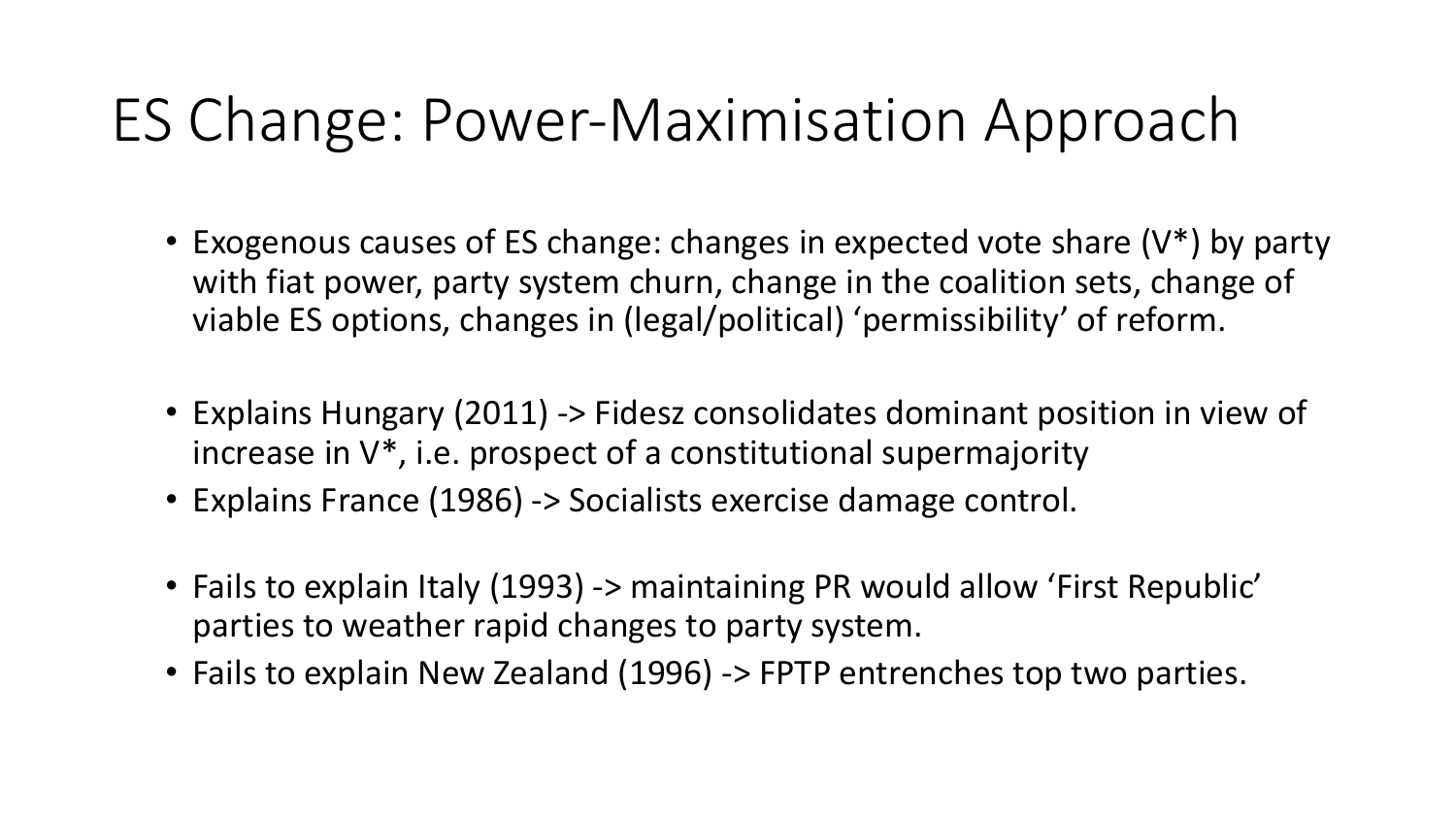- (2) Combination of norms- and interest-based drivers (Shugart, 2001):
- Opportunity for change open when the ES is seen as failing to deliver on normative expectations about democracy (systemic failure).
- Reform is advanced in presence of a 'favourable' constellations of actors and contingencies (party splits, corruption scandals, party system churn):
	- Outcome-contingency vs act-contingency (Shugart, 2008)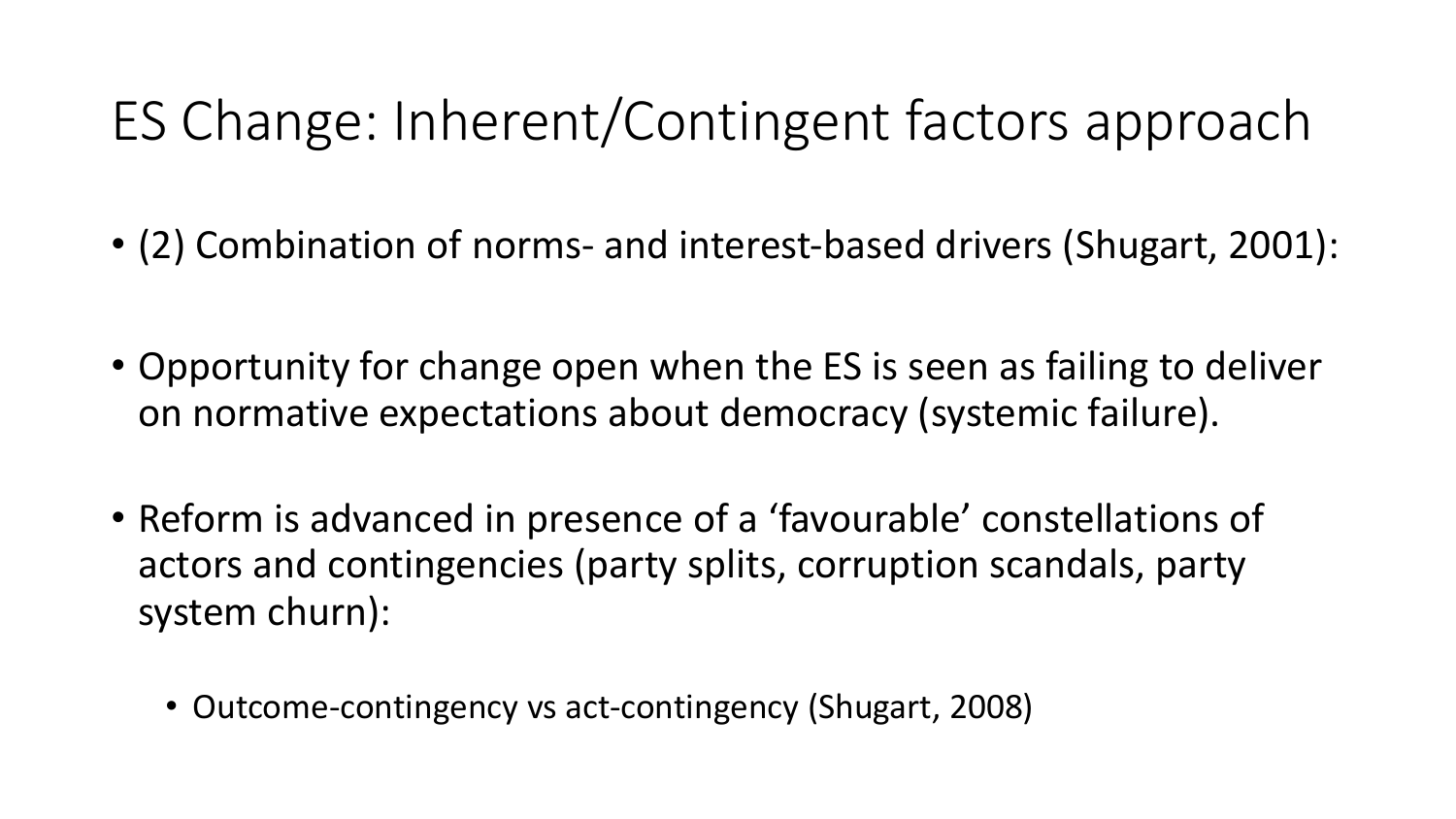- "Those electoral systems that are 'extreme' on either the interparty or intraparty dimension contain within themselves the preexisting conditions that generate reformist pressures" (Shugart, 2001)
- Some electoral systems repeatedly generate outcomes that come to be viewed as pathological by some actors, or by the general public.
- Wider set of relevant actors (opposition parties, courts, public via referenda). More room for normative preferences.
	- see also: Bol, 2016 on party stance on ES reform proposals and their position on minority rights.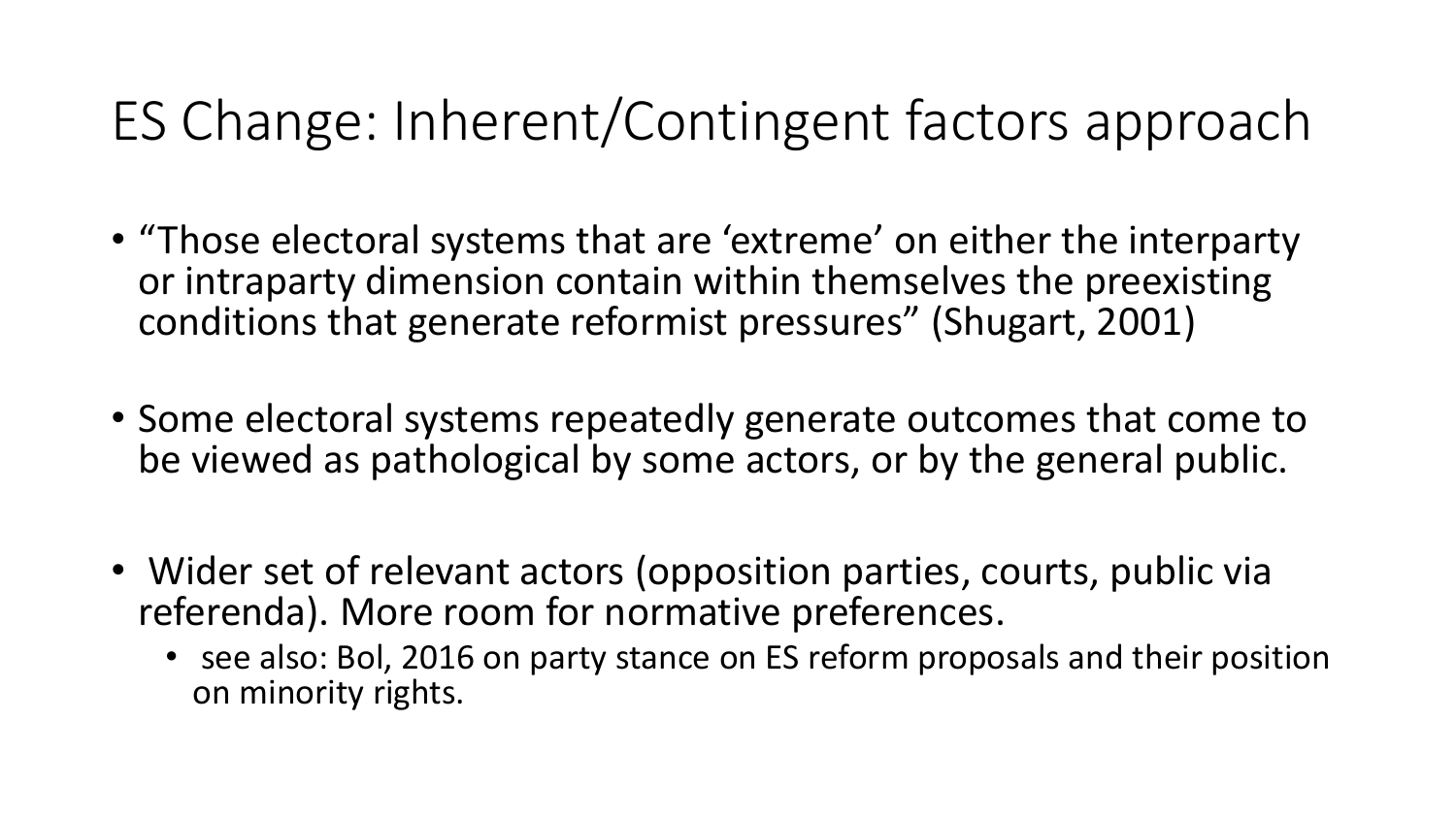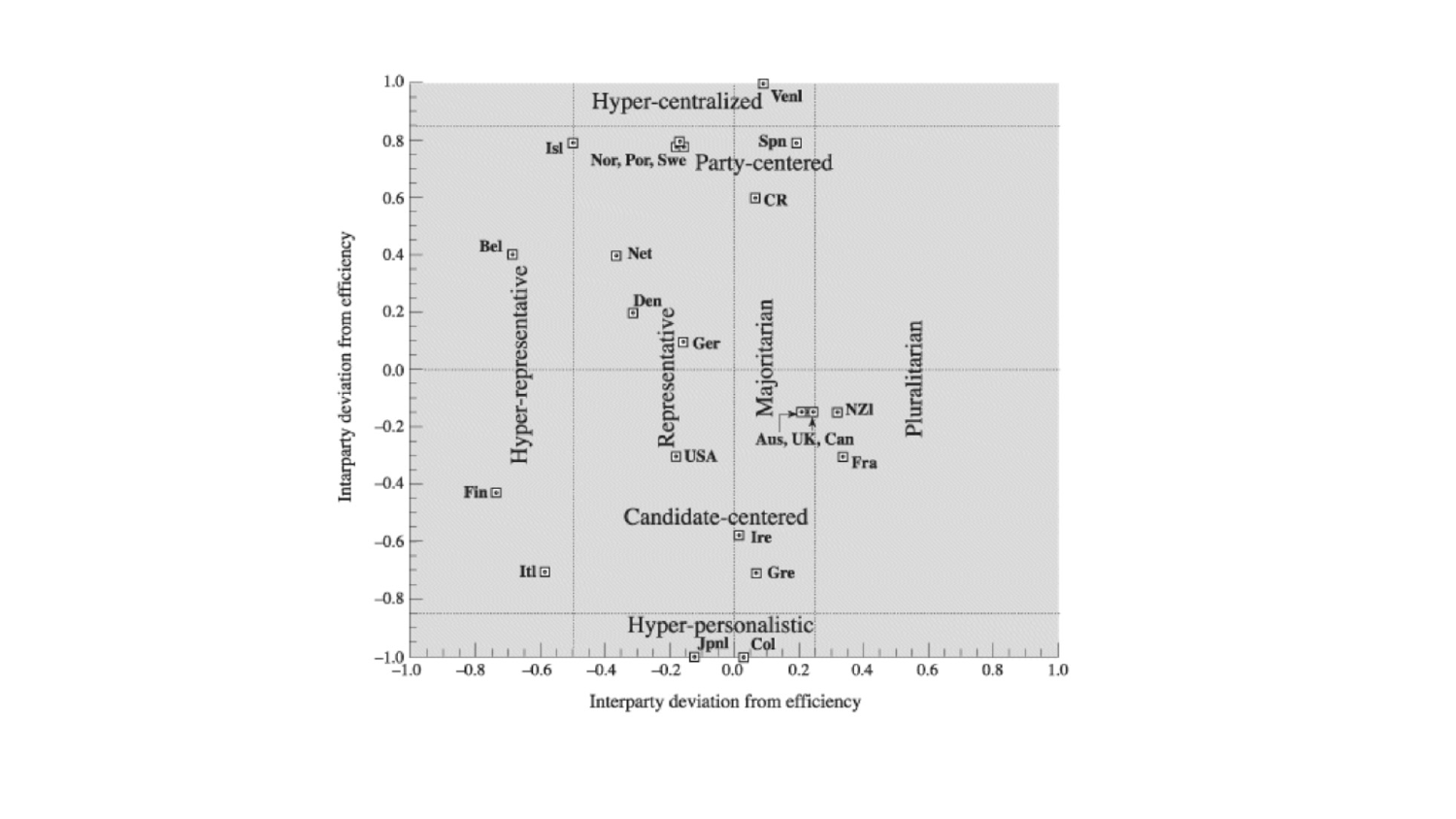- Interparty dimension: FPTP (disproportionality), undiluted PR (fragmentation)
- Explains why countries switch *away* from SMDP and almost never towards it, and within PR systems ES drift towards 'tempered' forms of PR (Bol et al., 2015).
- In both cases, MS become an attractive proposition.
- Italy (1993), New Zealand (1996)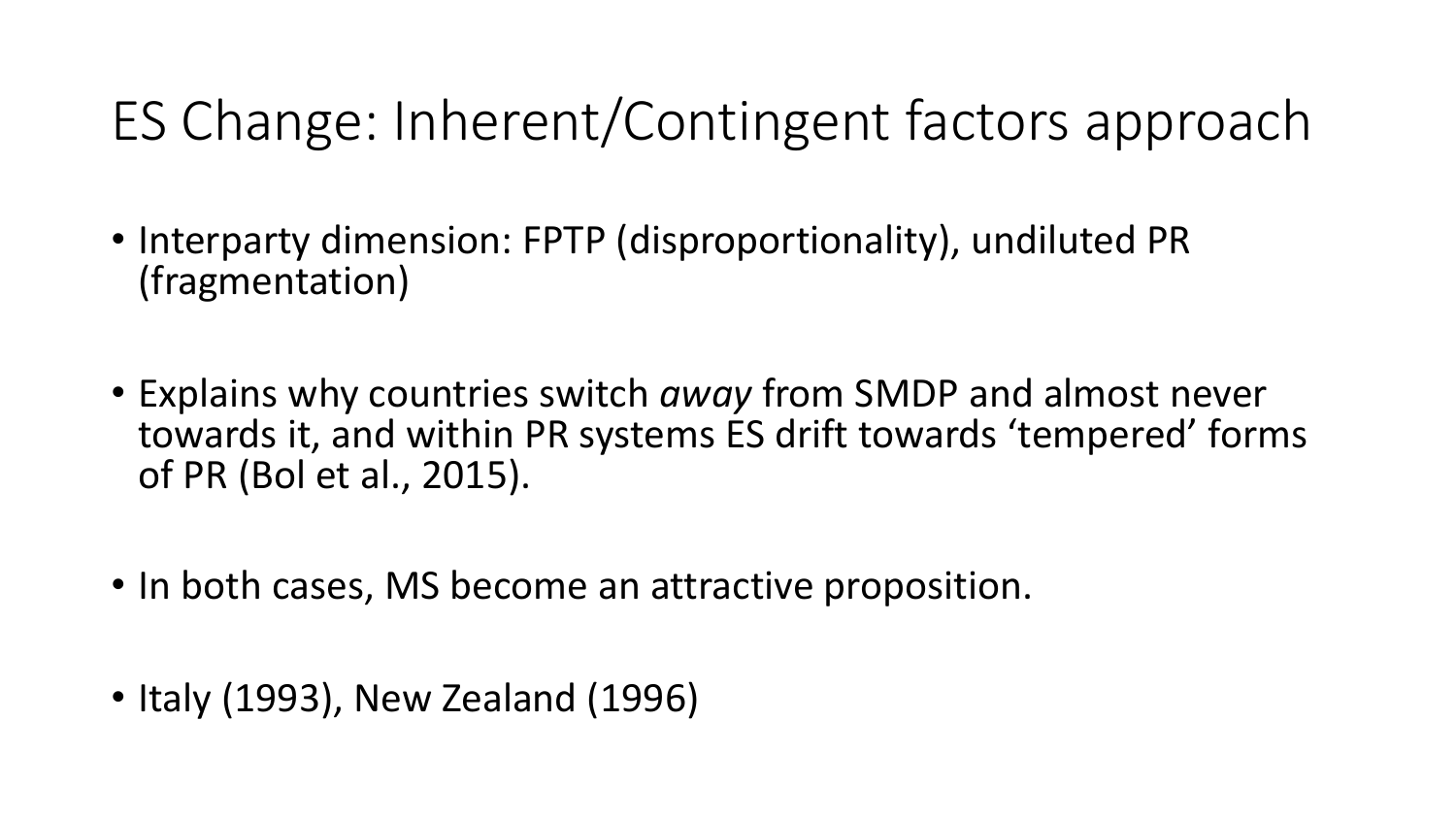- Intraparty dimension: hyperpersonalisation under OLPR, or hyper- partisan control under closed list PR. Venezuela (1997), Japan (1992)
- Again, trend towards MS (combines candidate-centred SMD and party centred list PR)
- Perhaps more importantly, diffusion of 'flexible' list systems, where voters can express preferences but parties retain gate-keeping power.
	- See Passarelli (2020) + Renwick and Pilet (2016); quite a widespread trend after the 1990s: Austria (1992) Belgium (2003), Czechia (2002), Poland (2001) Iceland (2000), Sweden (1997), Netherlands (1989, 1997) etc.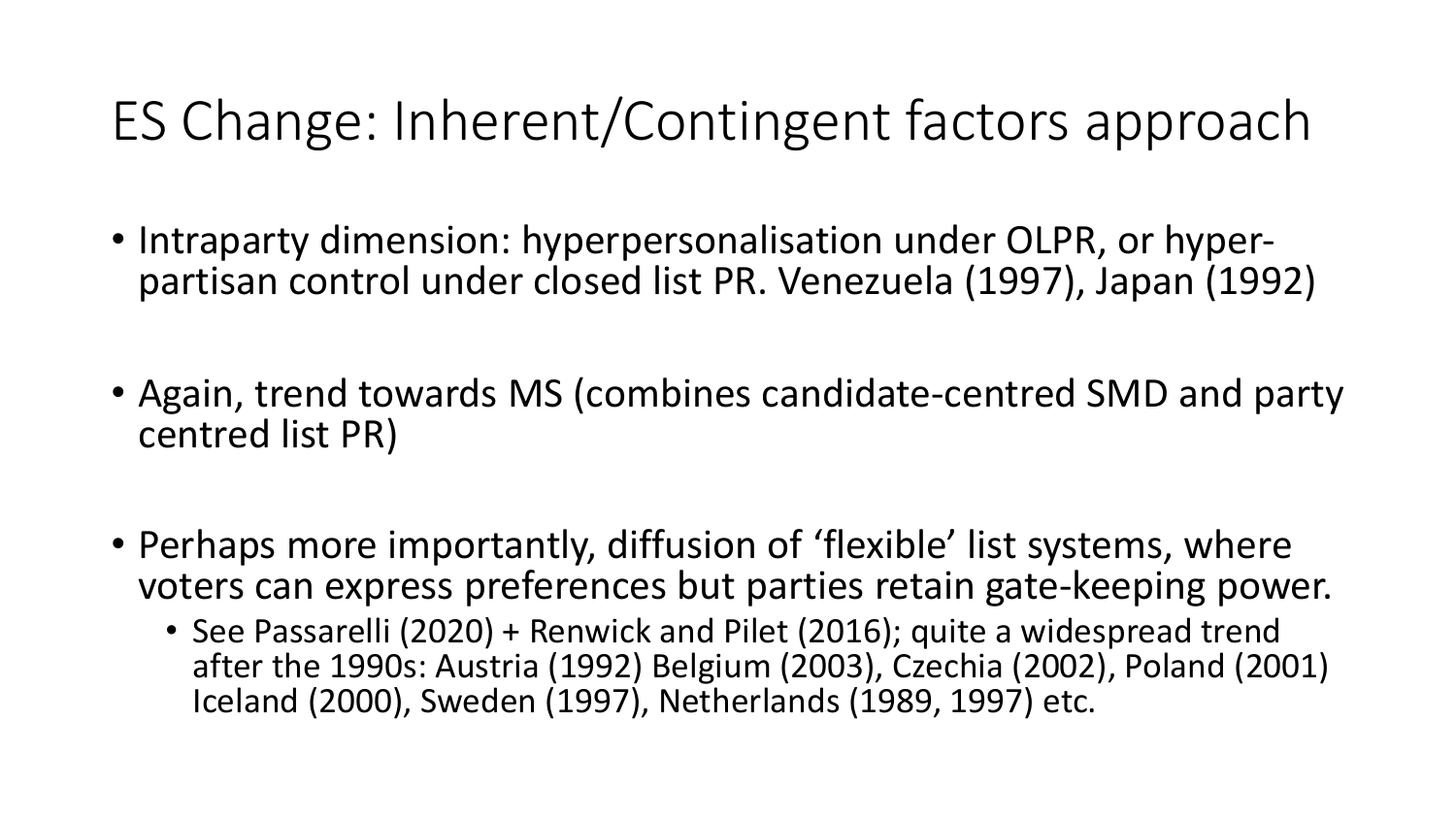# ES Change: The Origins of PR

- Two accounts to explain shift to proportional system after extension of the franchise at the turn of the XX century:
- Boix (1999), building on Rokkan (1970) rational choice, PR as political insurance against socialist parties.
- Cusack, Iversen and Soskice (CIS; 2007) CPE, PR seals cross-class coordination equilibrium needed to sustain high-skill industrial economies.
- Both 'grand theories' that tend to overfit (Kreuzer, 2010).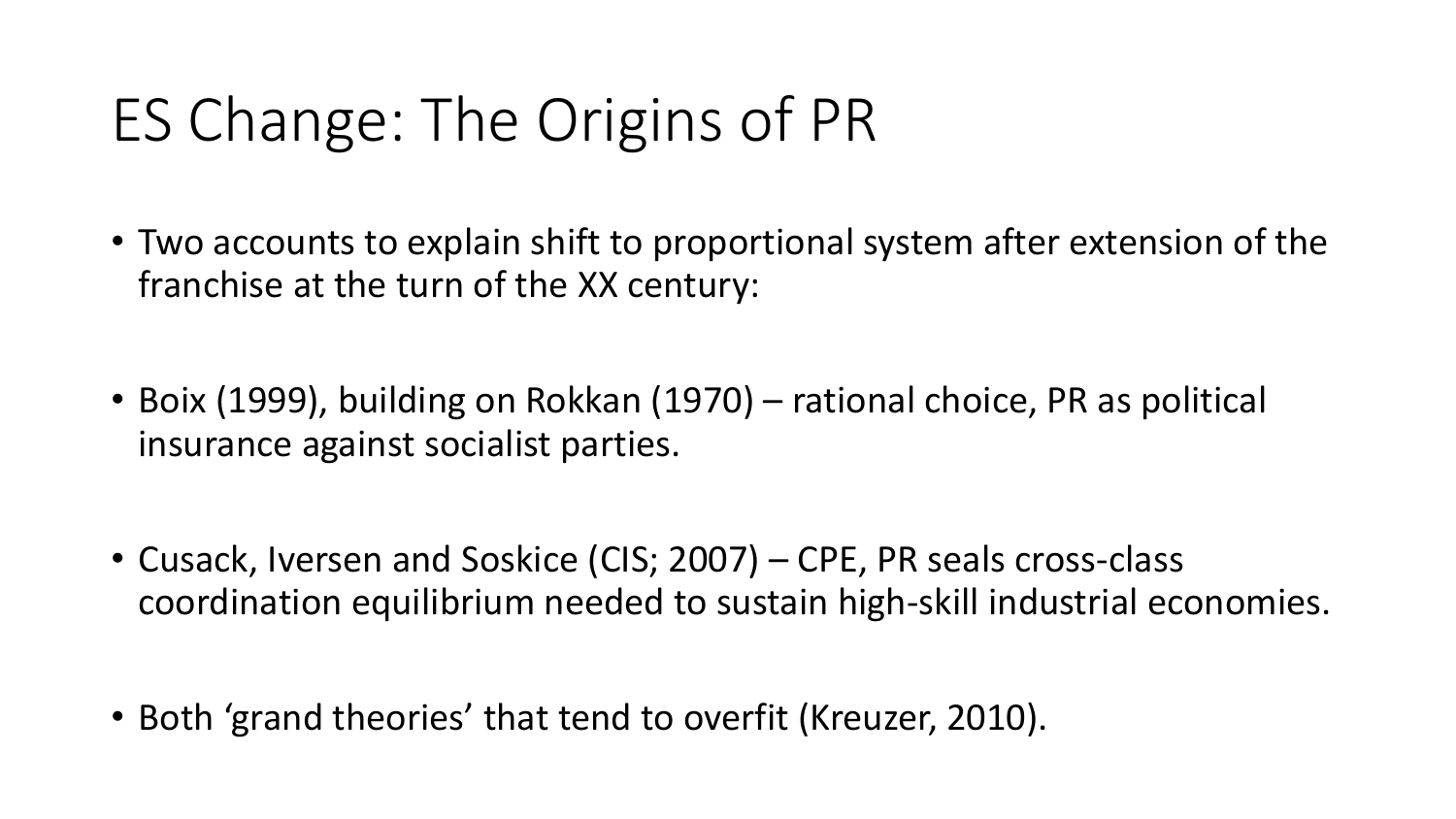

- Extension of the franchise corresponds to a (leftward) shock to the median voter. Expected share of a Socialist party S in SMD against two non-socialist parties C and L dependent on:
	- Sufficient closeness of S to the median voter ('viability' of S)
	- Sufficient balance between C and L (coordination uncertainty).
- Therefore non-socialist camp fragmentation + strength of socialist party pose an existential threat to parties competing around the 'old' median voter -> PR as a solution to coordination problem.
- Empirical test on 24 countries:
	- Effective threshold  $\sim$  strength of S  $*$  Number of 'Old' parties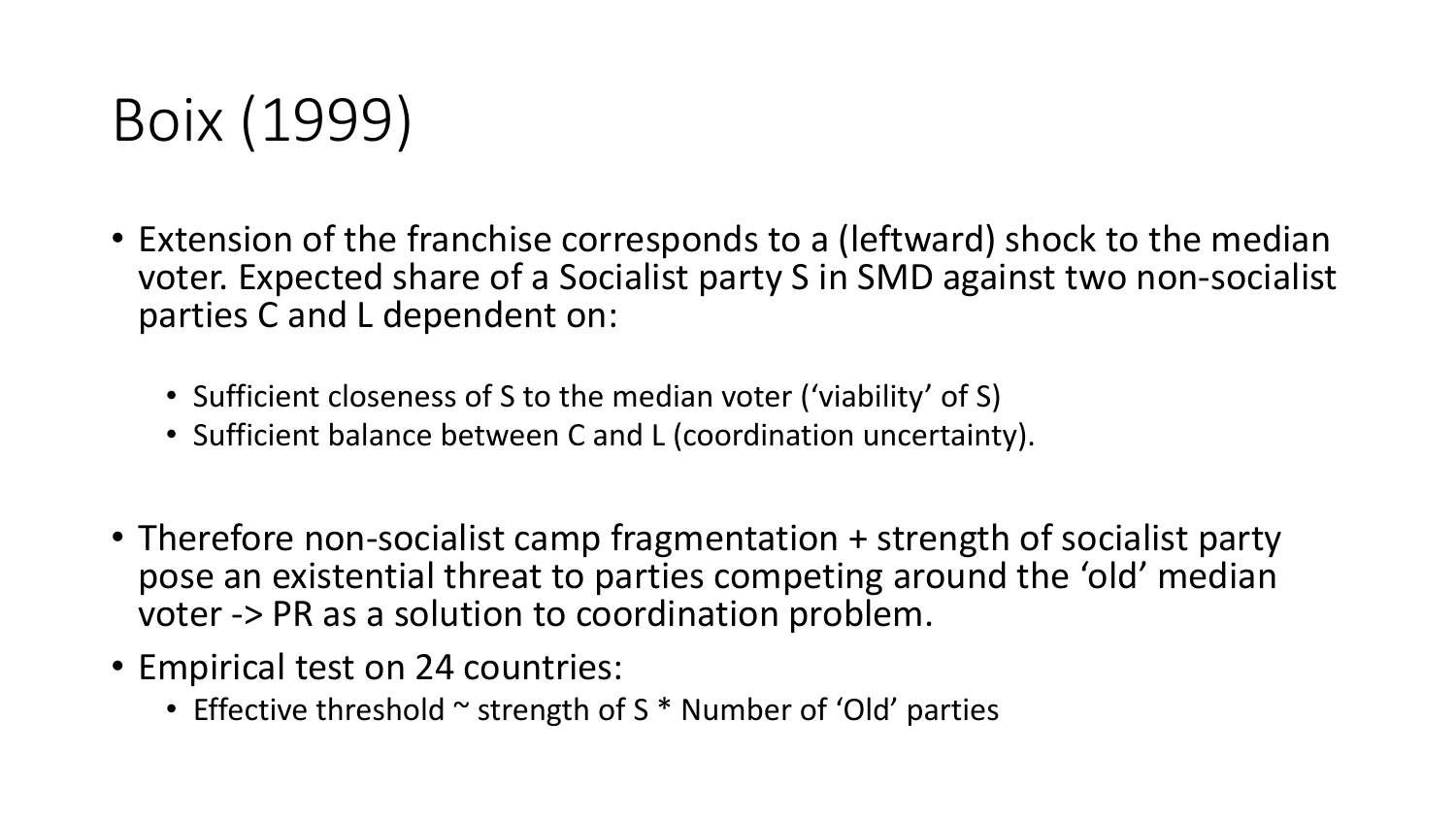# CIS (2007)

- Industrialisation based on high skills requires co-investment by capital and labour in a regime of skill acquisition.
- This is sustained by high degree of coordination in bargaining actors unions and employers' association.
- PR allowed veto power for the different groups in regulatory politics: cross- class cooperation would ensure that union do no withhold skills and that business provide human capital investment, in the form of training, insurance and welfare.
- PR is endogenous to structure of economic interests: guarantees consensual labour relationship needed to sustain of high-skill industry.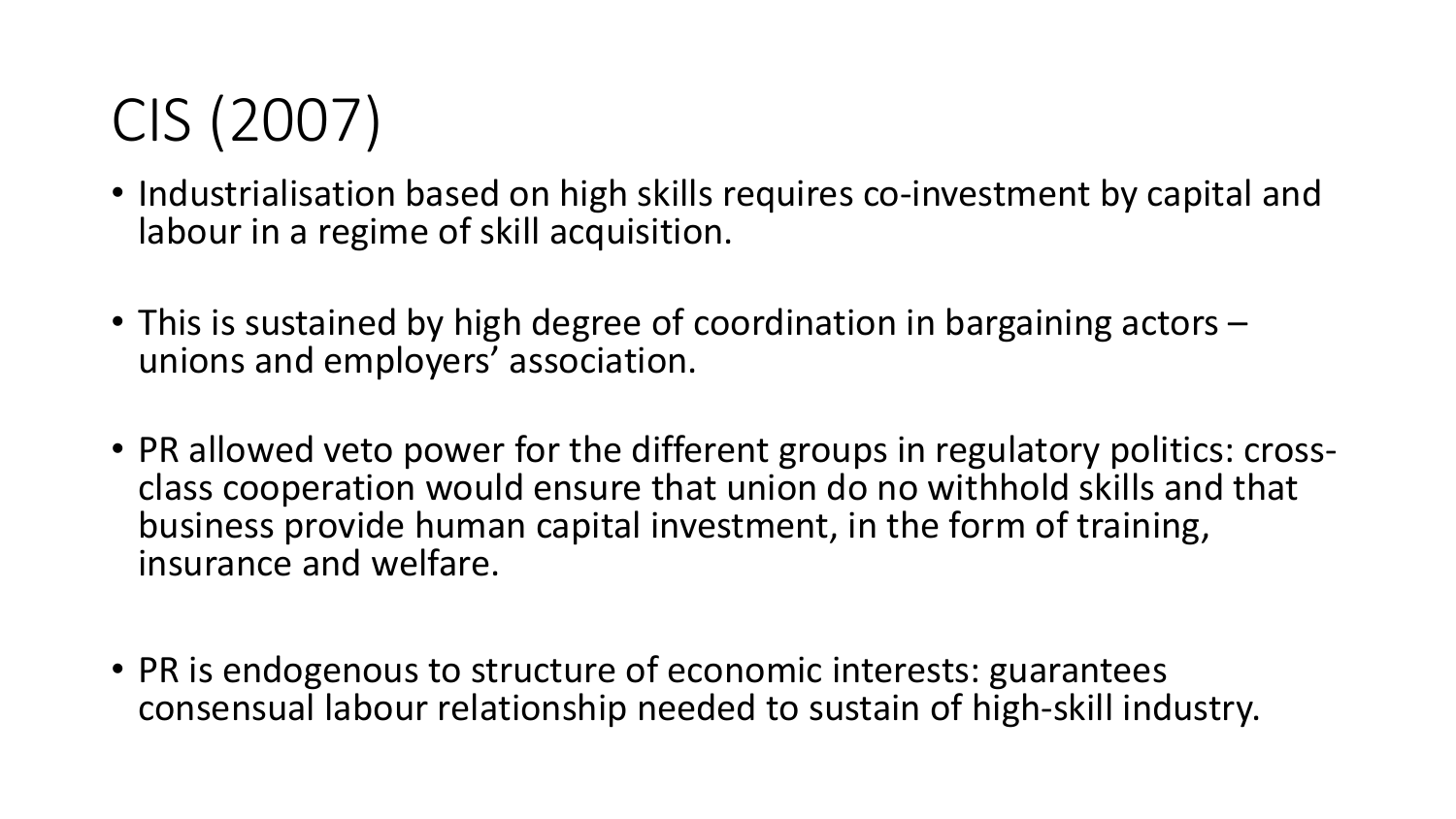### Problems with Boix (1999)

- In many cases, pre-existing system was two-round majority, so coordination between bourgeois parties was not a central problem (Ahmed, 2010 -> SMDP as alternative 'rationalisation' of the ES around the same time, not the starting point).
- Support for PR among (some) Socialists (Blais et al., 2005):
	- Makes sense with the seat-maximising theory because of geographic concentration of industrial workers
- Process-tracing disconfirms 'left threat' hypothesis in 10 of the 24 cases (Kreuzer, 2010) -> equifinality?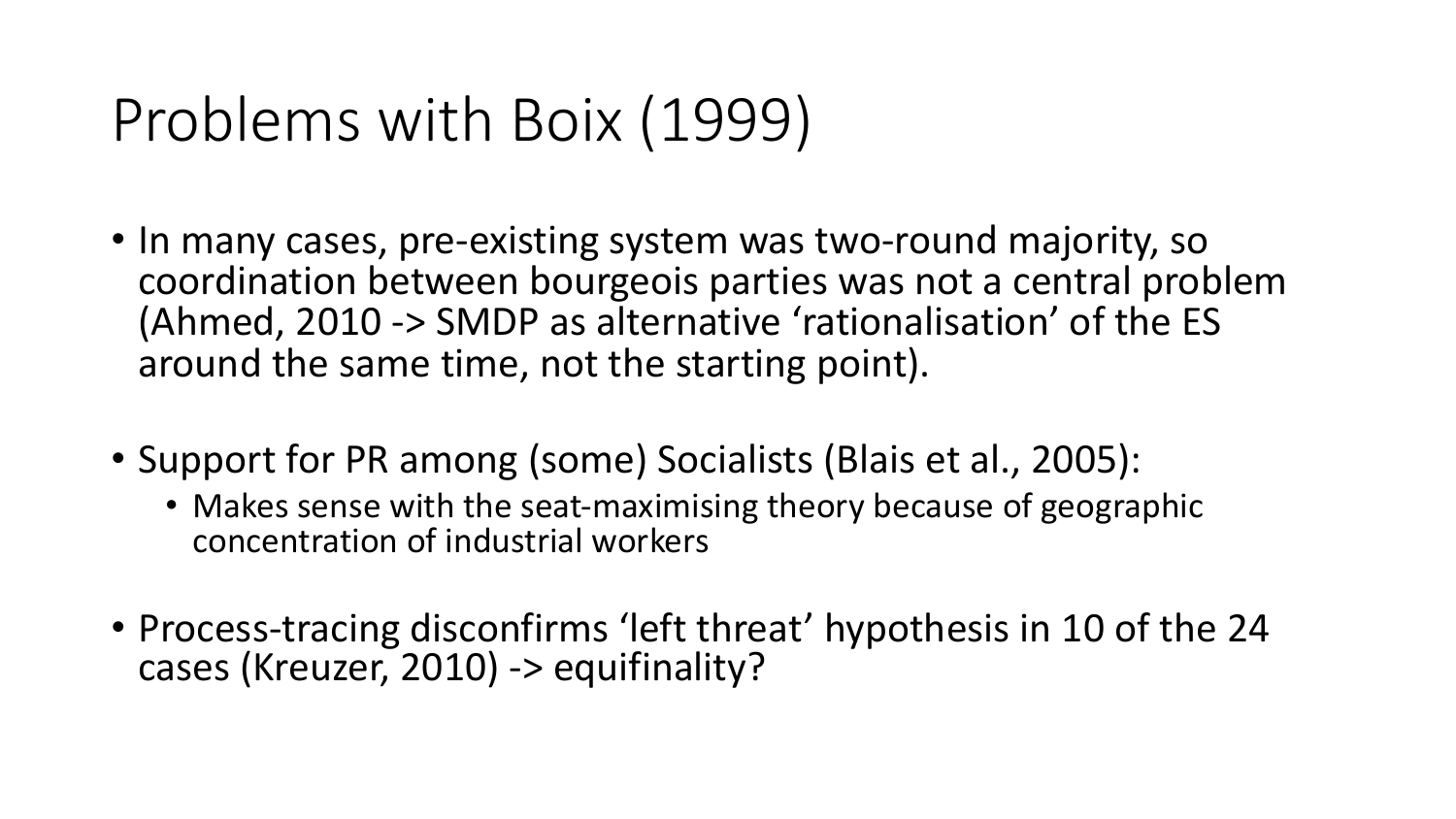# Salvaging Boix (1999)

- Robust quantitative empirics, though causal mechanism only at play in part of the sample: left threat clearly not the *only* driver.
- Rokkan (1970) already hypothesises an 'alternative route' to PR:
	- Even in absence of Socialist threat (DK, CH), franchise extension increases the number of parties. This disadvantages incumbents with geographically dispersed and minoritarian electorates (normally, Liberals).
	- PR as a reaction to the multiparty-ism that comes with new conflicts around the time of franchise extension rather than specifically to Socialists.
- Consistent with microfoundations: some evidence that Left threat operates at legislator level (Leemann and Mares, 2014).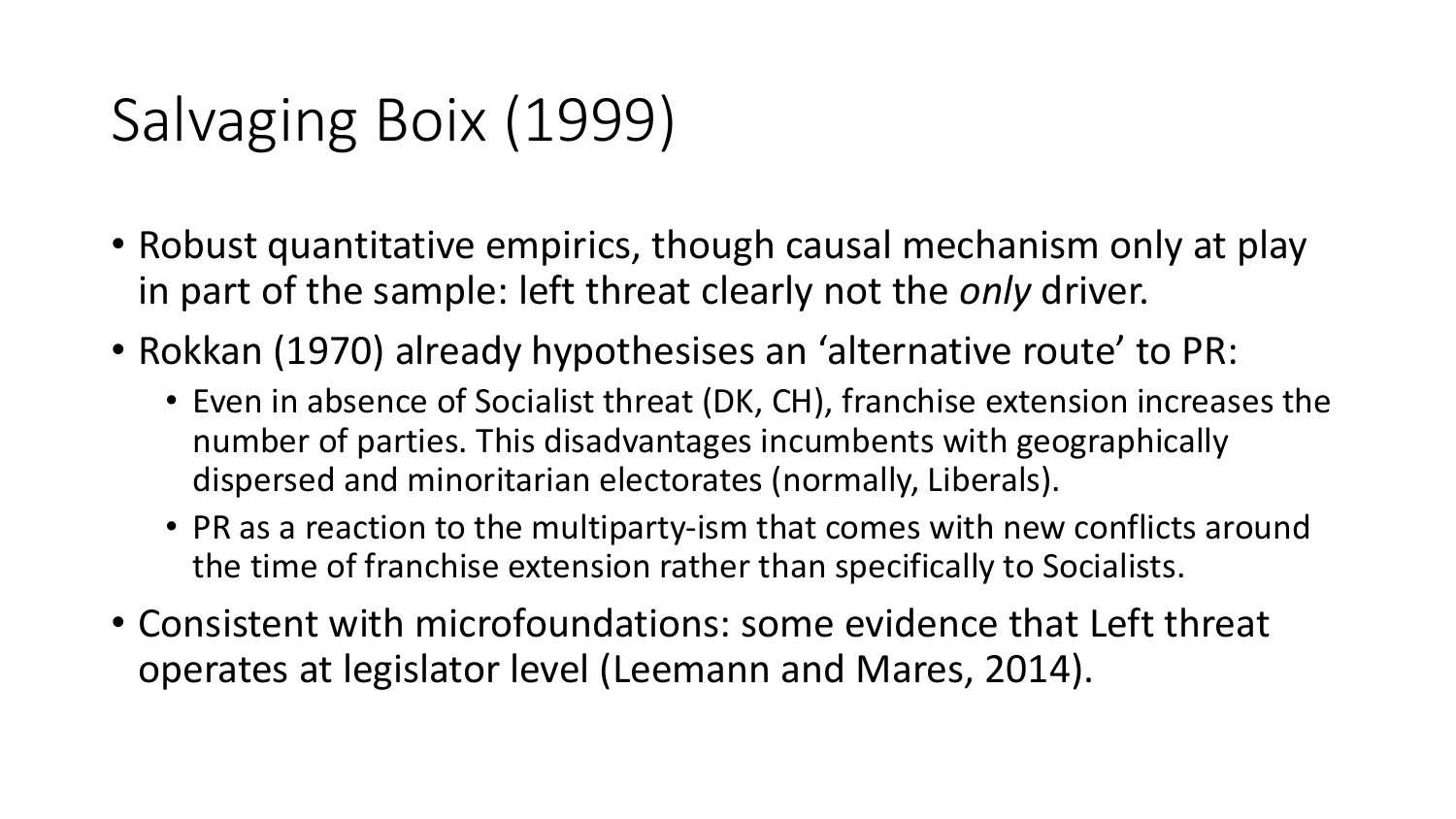# Problems with CIS (2007)

- Theoretically:
- Improbable that institutional actors would be aware of downstream regulatory effect of a new political system.
- Empirically, no genuine CPOs:
	- No evidence of public expressions of institutional preferences from interest groups (Kreuzer, 2010)
- Methodologically:
	- Qualitative overestimation of existence of cross-class coalitions (unions were still tightly restricted prior to WW1).
	- Assumption of stable, unified party preferences.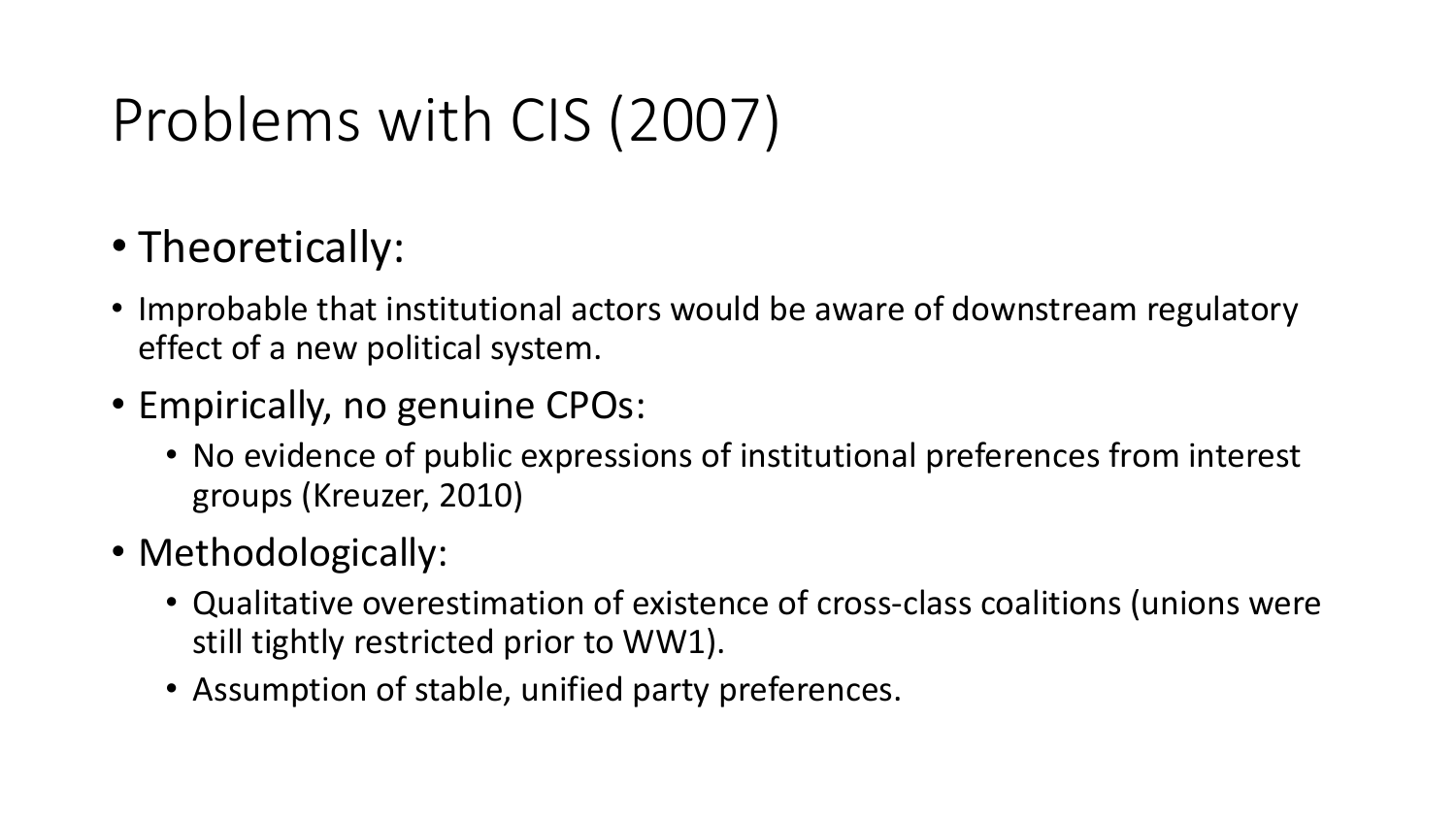### Alternative explanations to consider

- Ideational factors:
	- Pre-Weimar, widespread normative acceptance of PR as the only 'truly' democratic system; PR often introduced with little opposition: fights over institutional reform often centered around upper house (Blais et al., 2005).
- PR as an intraparty device:
	- After franchise extension, bourgeois parties need to reinvent themselves as mass parties and engage in massive social reforms.
	- MPs who owe their SMD seat to local deals among notables are unreliable in legislative bodies -> factional, undisciplined parties (*trasformismo*).
	- PR centralises control on selection: evidence from Germany (Schröder and Manow, 2020) and Norway (Cox et al. 2018). Already in Lachapelle (1911).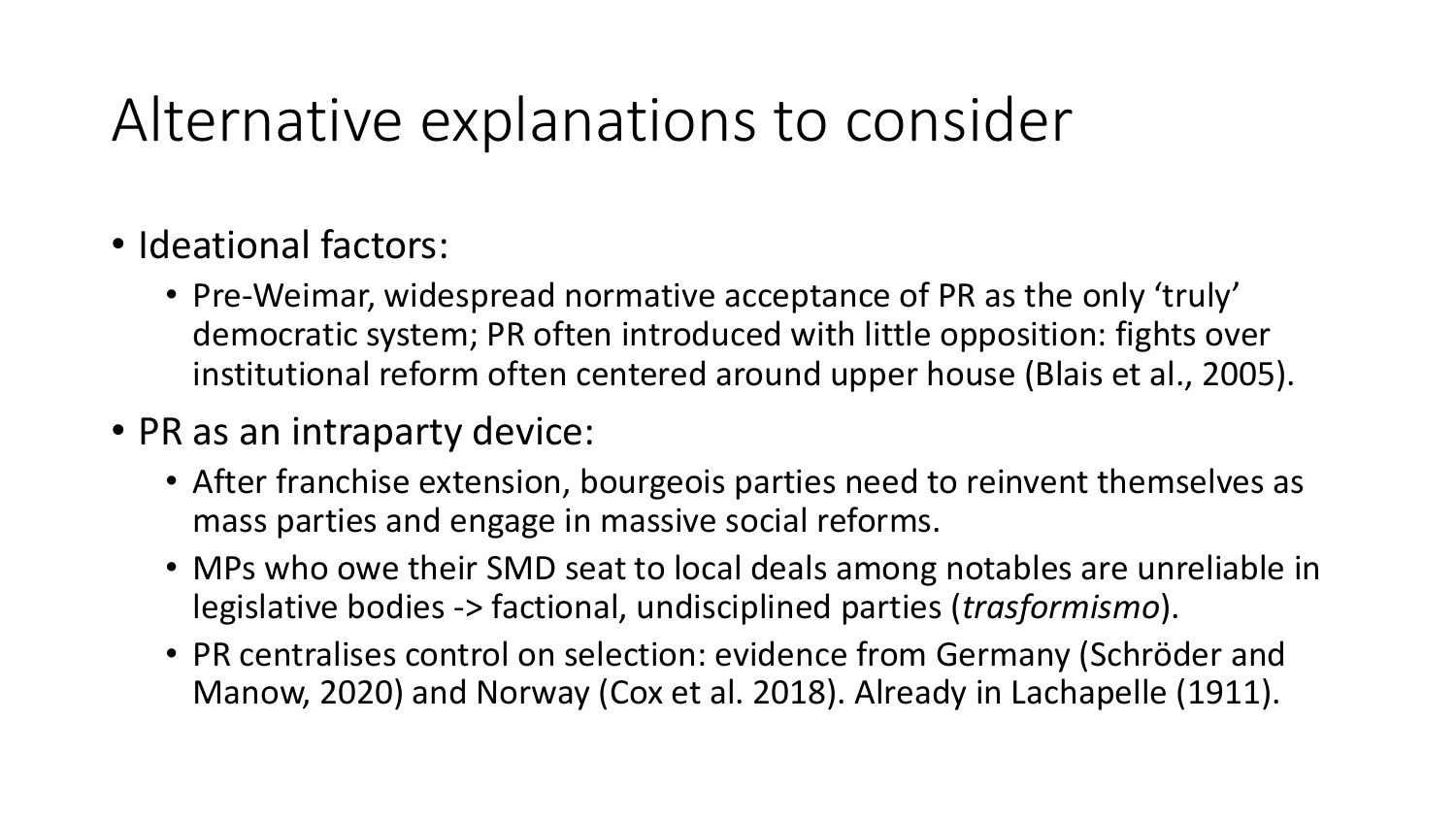# The Effects of ES: Party System

- Duverger's (1954) Law: "the simple-majority single-ballot system favors the two-party system"
- Duverger's Hypothesis: "the simple-majority system with second ballot and proportional representation favors multipartyism"
- Formalised and generalised to a continuum of district magnitudes:
	- $N_{S0}$  =  $M_{S0}$ <sup>0.5</sup> (Taagepera and Shugart, 2017. Note: different from Cox, 1997)
	- The number of pertinent vote-earning parties  $(N_{V0})$  is the number of seat-<br>winning parties  $(N_{SO})$ , plus one.  $N_{V0} = N_{SO} + 1$ .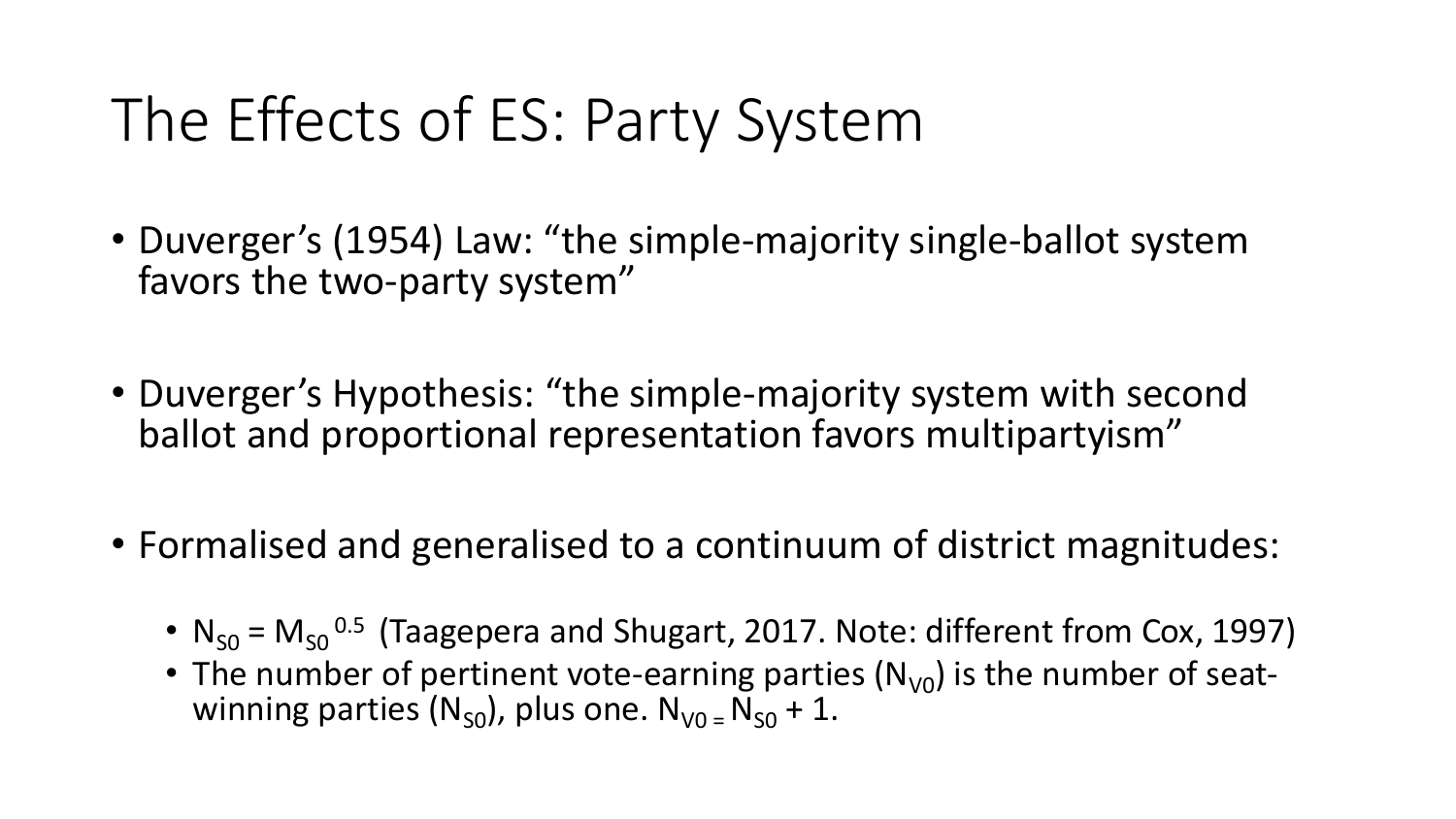## The Effects of ES: Party Systems

- ES, specifically district magnitude, constrains the number of parties through the interplay of *mechanical* (larger party bias in votes-to-seat translation, see also: cube rule) and *psychological* (strategic coordination) effects.
- Empirical evidence: across SMD elections, the two largest parties dominate the districts (90%+ of the vote); there is very little support for parties finishing <4th. Yet third-place parties do not completely disappear, and ethnic divisions shape party fragmentation levels (Singer, 2013)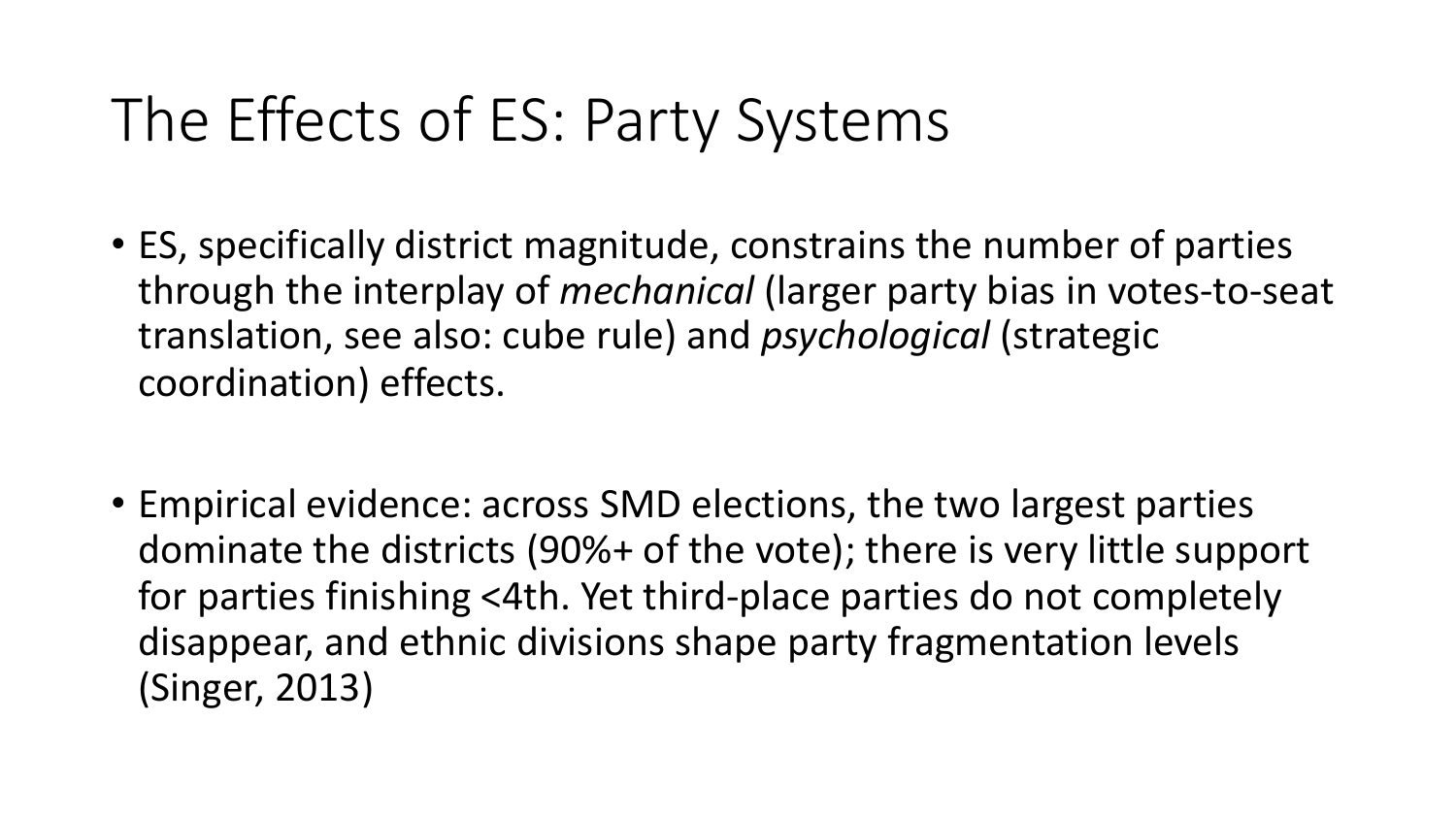# The Effects of ES: Party Systems

- Qualifications of Duverger's Law:
- At country level, interaction with sociological variables:
	- ENPP is the *product* of district magnitude and electoral permissiveness: if cleavage structure is simple, party systems fragmentation remains low even for high M (Ordeshook and Shvetsova, 1994; Cox and Amorim-Neto, 1997).
- Endogeneity
	- Problem throughout, BUT "electoral systems tend to be very stable and to resist change." (Lijphart, 1994)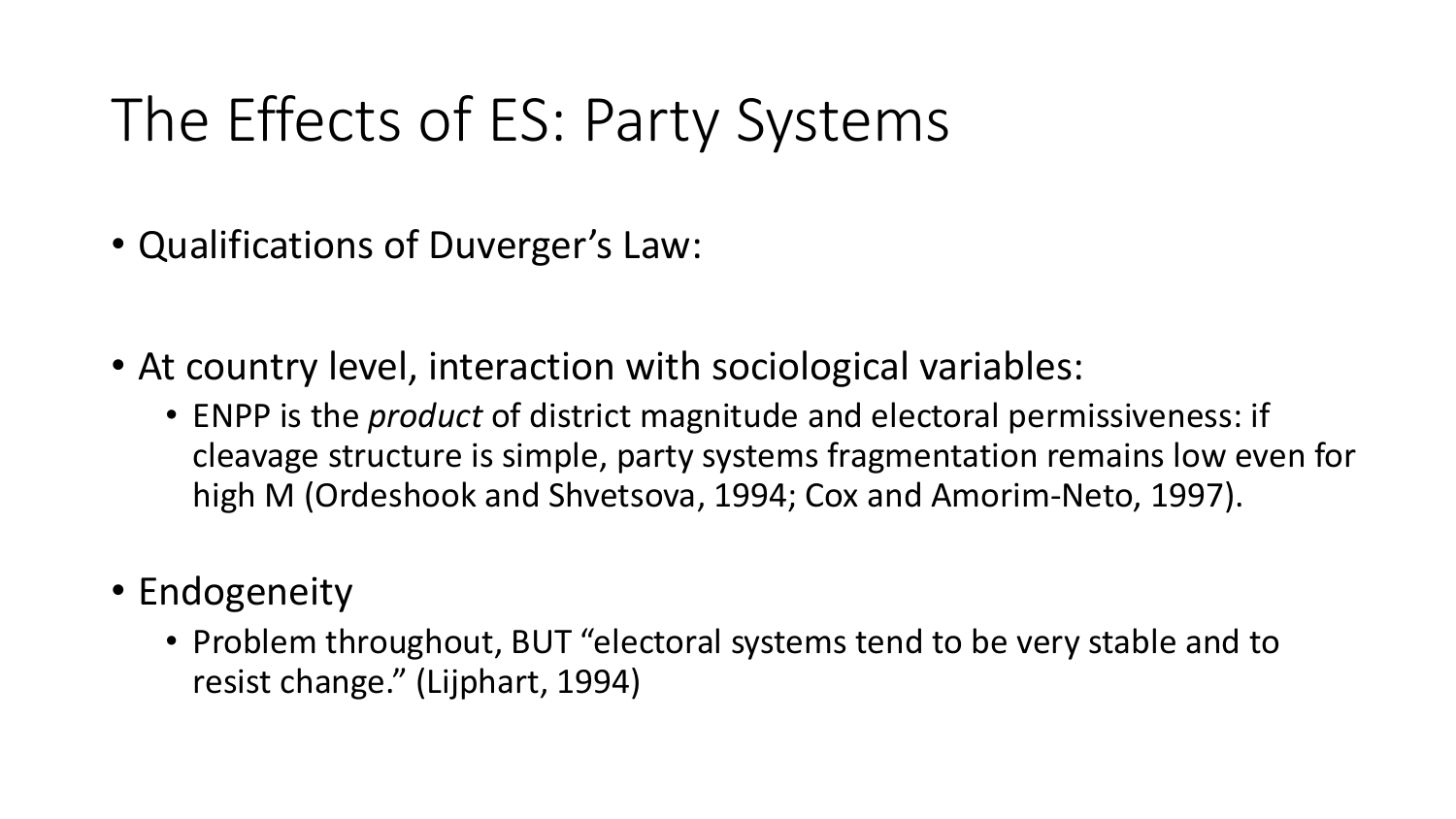# The Effects of ES: Redistribution

- Persson and Tabellini (2000)
	- SMD allow office-seekers parties to target spending narrowly; proportional systems require broader welfare programmes
- Iversen and Soskice (2006)
	- Coalitional options of the median voter: in a two-party system, middle class faces low tax/low spend tradeoff with the right, but high taxes and redistribution to the poor if they govern with the left. Under multi-party PR, a middle class party can coalesce with the left to jointly "exploit" the rich.
- Rodden (2006)
	- Territorial bias works against geographic distribution of left vote.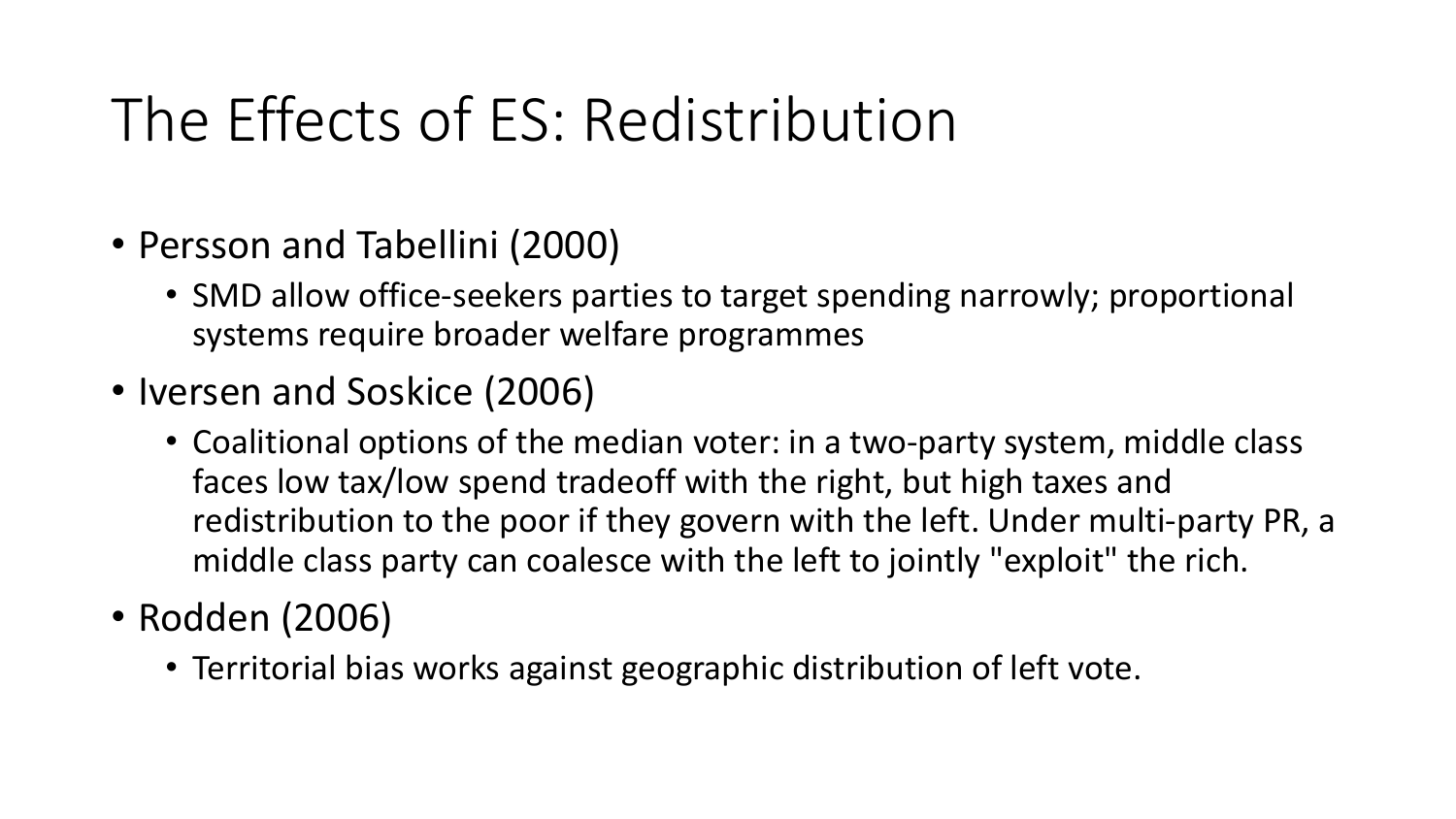### Effects of ES: Corruption and Ballot Structure

- Chang and Golden (2007): corruption tied to vote personalisation.
- Corruption increases as M increases under open-list PR systems:
	- More competition for 'personal' votes -> more extractive activity
- Corruption decreases as M increases under closed-list PR systems.
	- Initially, parties select candidates who already have a 'personal' vote, but the marginal utility of that candidate type decreases as M increases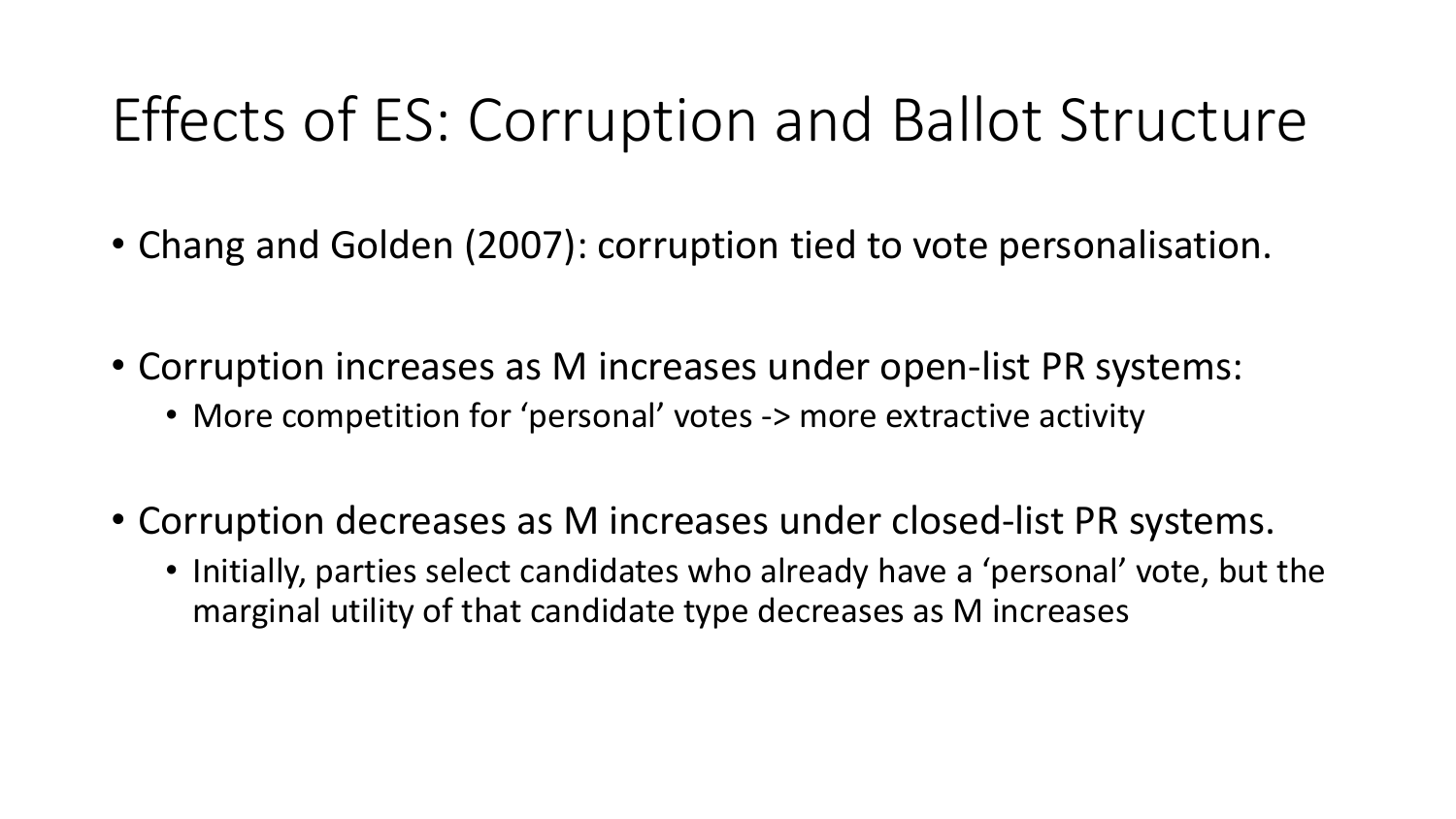### Preparing for the exam

- In an open-book exam, the returns to rehearsing arguments are much higher than memorising evidence or cites.
- But: prepare a repertoire of examples (Handbooks are useful)
- Think critically about methodological choices, theoretical assumptions.
- Signpost, signpost, signpost.
- Observe the word limit.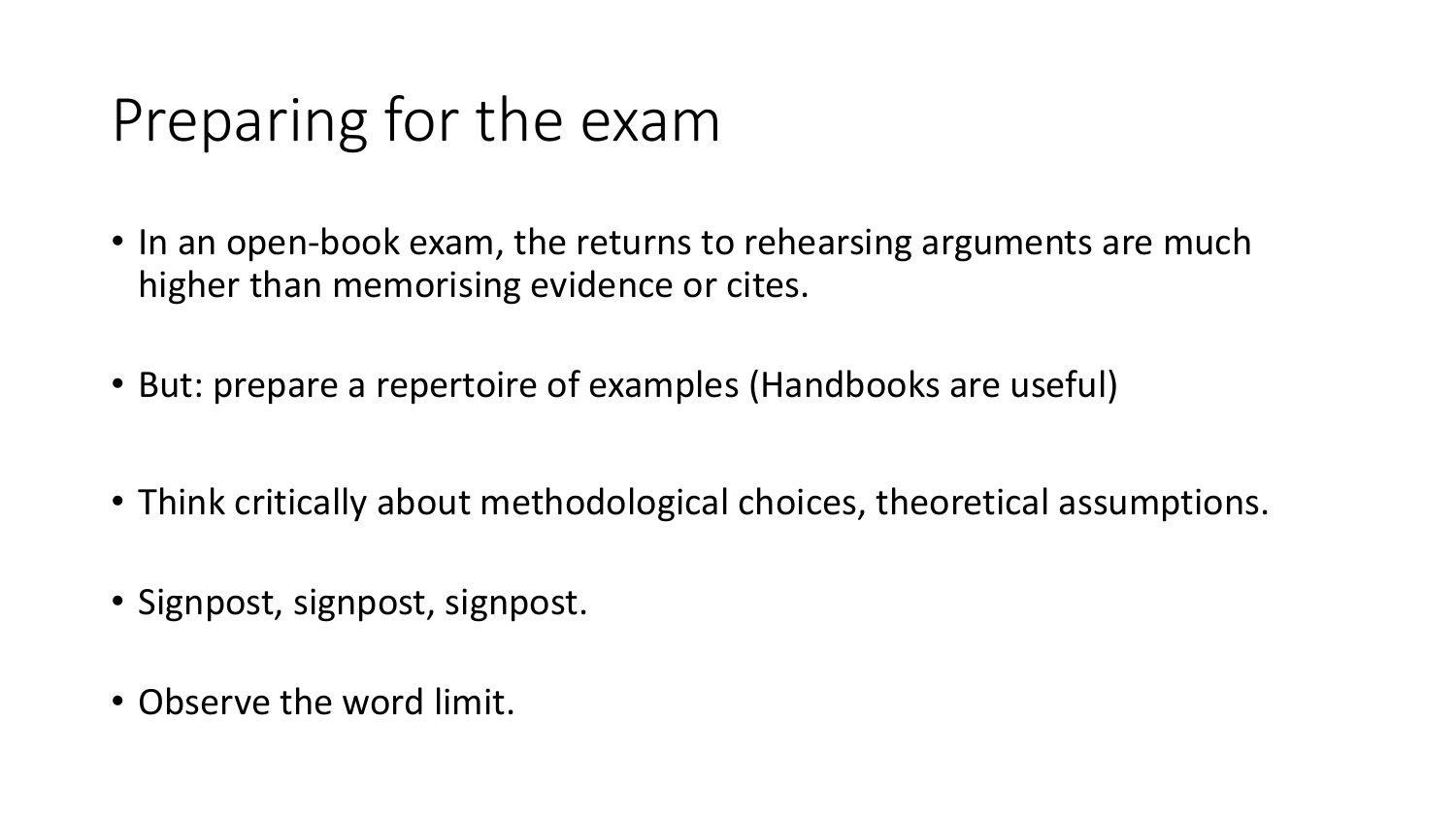#### Are electoral systems endogenous to party competition? (2018)

- Argument: Despite the influence of parties on electoral systems, electoral systems have causal force on party systems.
- 1) ES change strategically deployed by parties in the face of shocks
- 2) But parties cannot always do what they want.
- 3) This means electoral systems shape party expectations and behaviour as they are seen as quite stable.
- 4) And sometimes the choice of electoral system will have unexpected consequences anyway.
- 5) Nevertheless, contrary to what Taagepera argues, this does not wholly remove the possibility of a causal link stretching from party competition to electoral systems.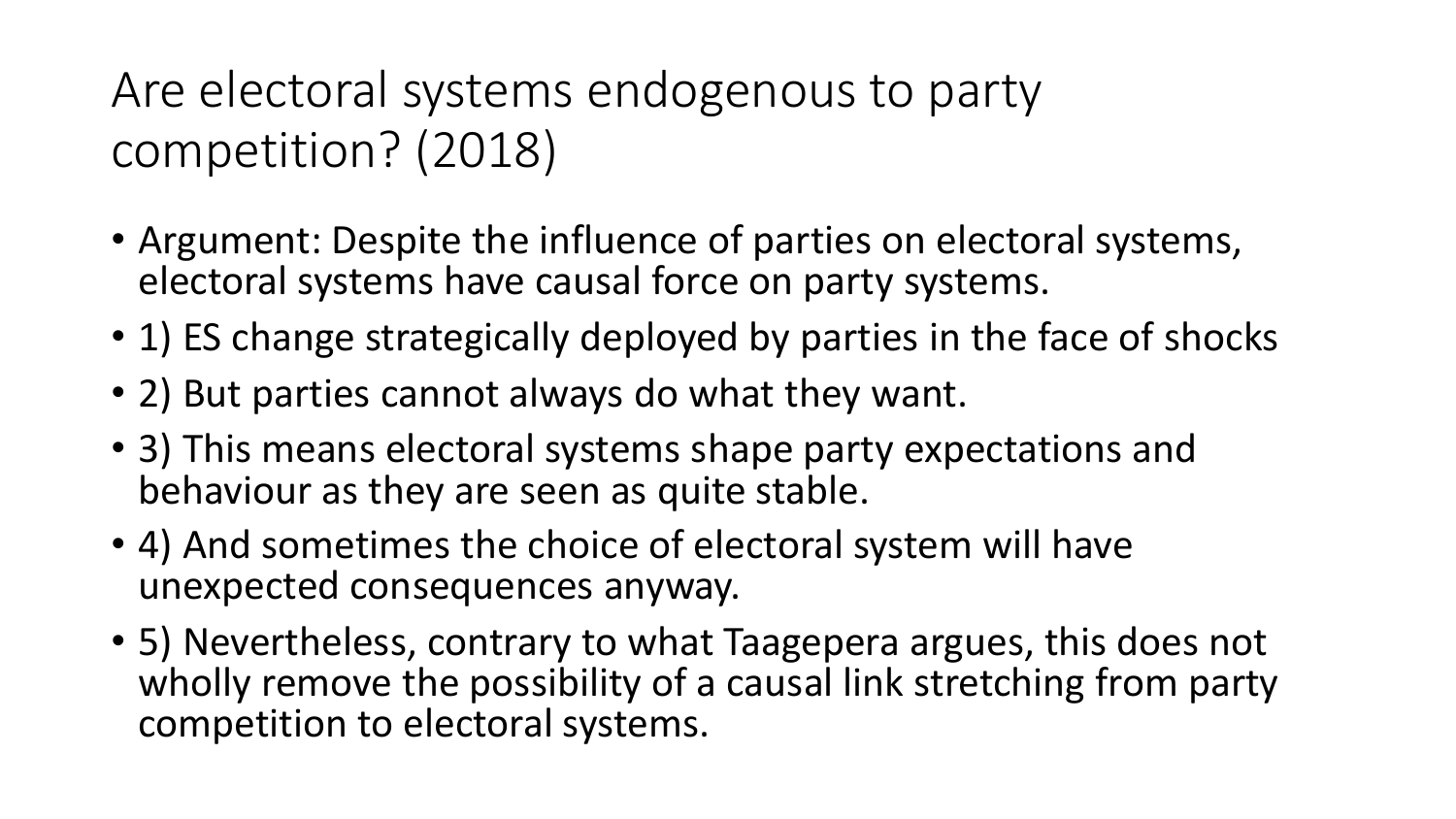Does Duverger's Law adequately capture the effects of electoral systems on party systems?

- Overall argument = no, Duverger's Law is a useful starting point, but it misses numerous effects of electoral systems on party systems.
- Para 1: definitions
- Para 2 Duverger fails to distinguish between the national and constituency level + Cox (1997) does this and finds Duverger's Law is more supported at the constituency rather than national level.
- Para 3 there are cases of proportional electoral systems where there's only two dominant parties, which Duverger fails to account for + Neto and Cox (1997).
- Para 4 Mixed Systems contamination effects.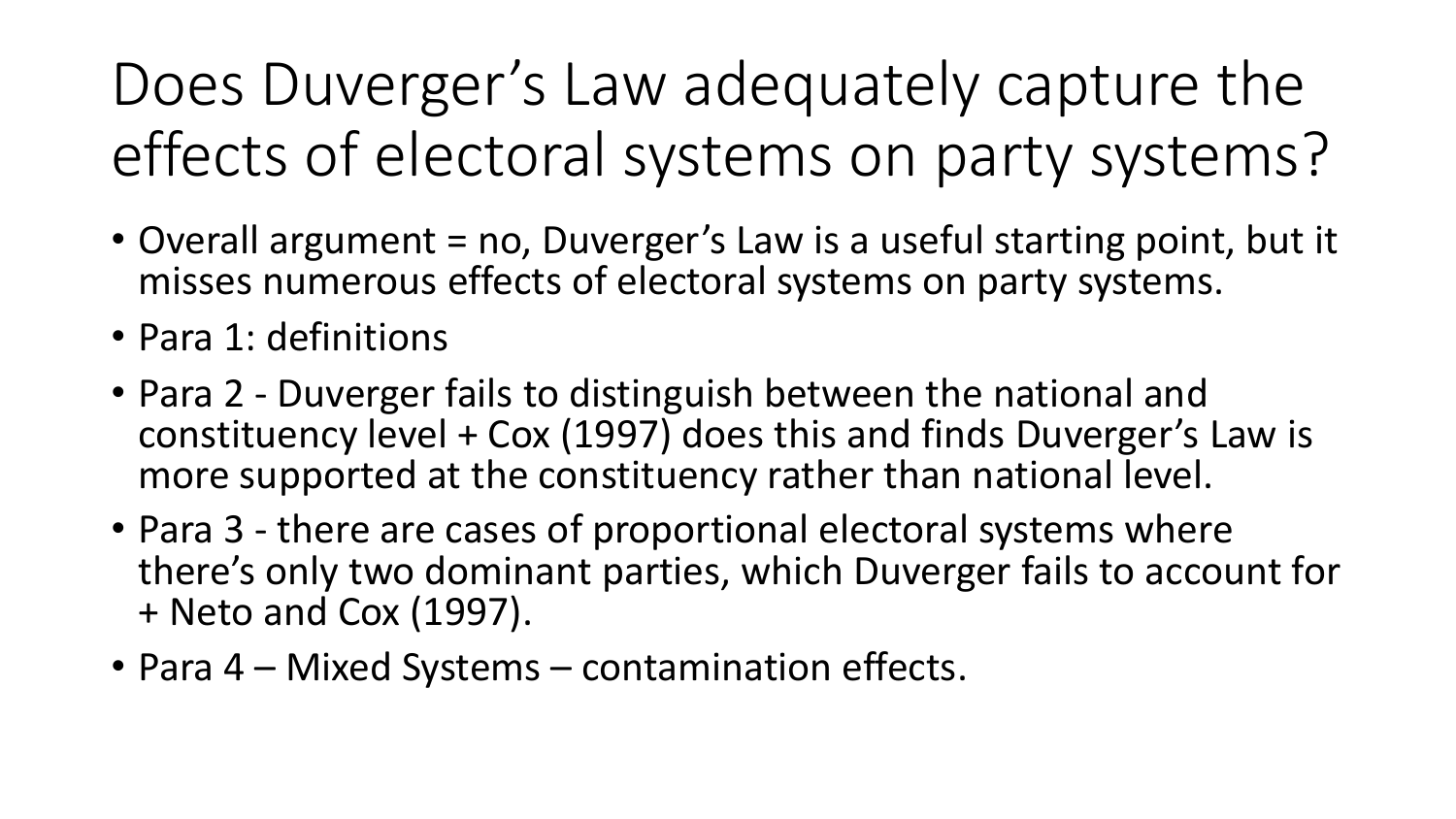Do electoral systems have a direct effect on anything other than the number of parties?

- Electoral systems have a direct effect on the incentives of candidates. Specifically, they change how a candidate is re-elected. This has two implications. Firstly, it influences the propensity of a system to have corruption. Secondly, it impacts on the fiscal discipline of a system
- Section 1: how electoral systems influence the incentives of candidates
- Section 2: how the incentives of candidates lead to changes in corruption
- Section 3: how the incentives of candidates change the extent of budget discipline